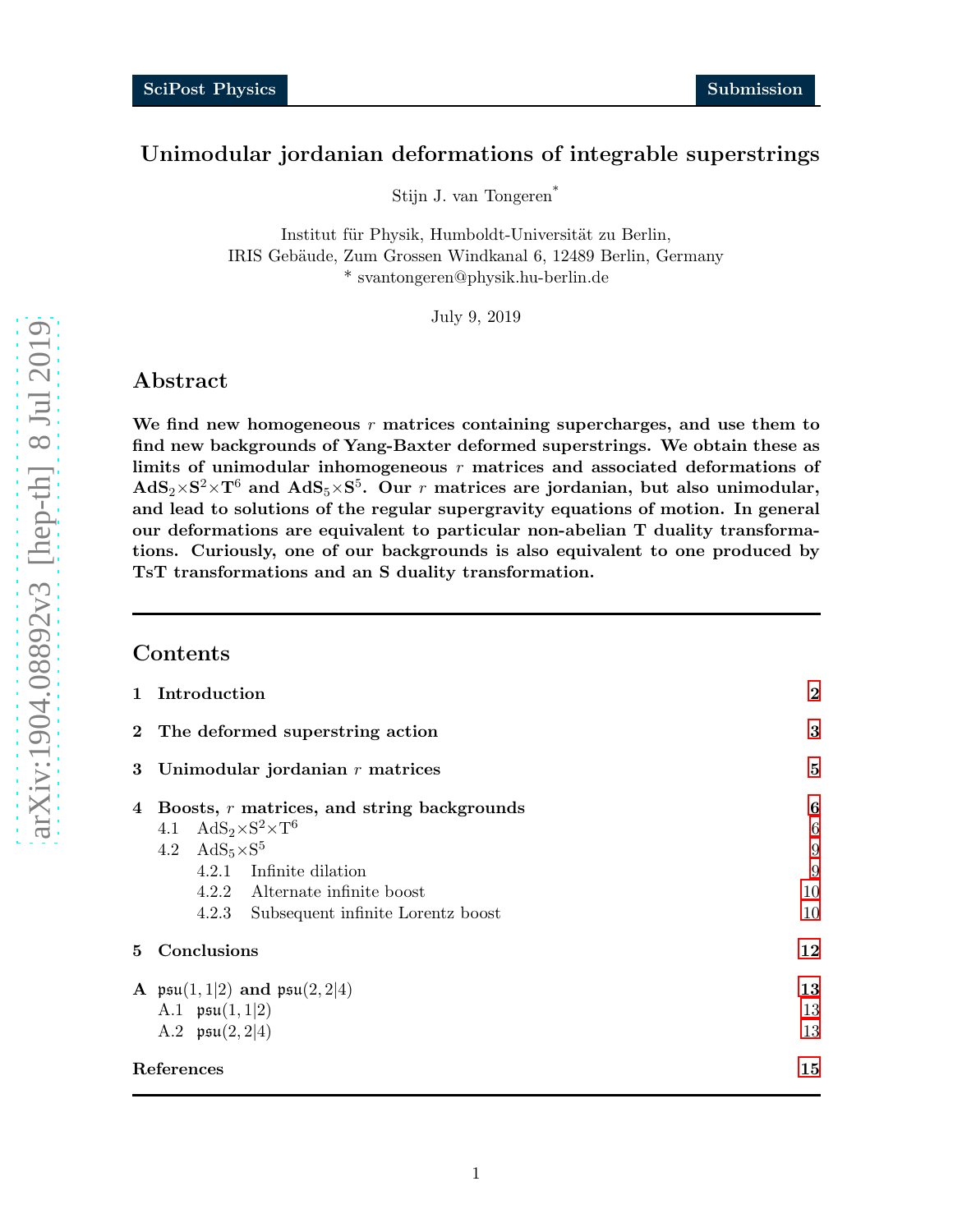## <span id="page-1-0"></span>1 Introduction

Yang-Baxter sigma models  $[1, 2]$  $[1, 2]$  are integrable deformations of sigma models, built on r matrices that solve the classical Yang-Baxter equation. There is a variety of  $r$  matrices, giving various deformations of integrable sigma models. It is interesting to study these for instance in the case of the  $AdS_5 \times S^5$  superstring, where integrability has led to impressive results in testing the AdS/CFT correspondence [\[3,](#page-14-2) [4\]](#page-14-3).

Yang-Baxter deformations broadly come in two types, namely they can be inhomogeneous [\[5\]](#page-14-4) of homogeneous [\[6\]](#page-14-5), leading to trigonometric q-deformed [\[7\]](#page-14-6) or twisted [\[8\]](#page-14-7) symmetry in the sigma model respectively.<sup>[1](#page-1-1)</sup> Inhomogeneous deformations are unique for compact Lie algebras, but offer some inequivalent options when it comes to noncompact algebras and superalgebras. Homogeneous deformations are quite diverse and offer multiple different options, depending on the algebra under consideration. Classifying the homogeneous solutions of the classical Yang-Baxter equation for a given algebra is an open problem.

The first Yang-Baxter deformation of the  $AdS_5 \times S^5$  superstring to be studied was based on the standard inhomogeneous solution of the classical Yang-Baxter equation [\[5,](#page-14-4)[7,](#page-14-6)[10\]](#page-14-8). Given the noncompact nature of  $AdS_5 \times S^5$  there are two further deformations [\[7\]](#page-14-6) which appear to differ geometrically while sharing the same integrable structure in terms of e.g. S-matrices [\[11\]](#page-14-9). Going beyond the bosonic algebra to the full superalgebra, there is some further freedom via the choice of Dynkin diagram, which was recently used to get new deformations with different fermionic sectors [\[12\]](#page-15-0).

When it comes to homogeneous deformations of the  $AdS_5 \times S^5$  superstring, many have been found and studied, see e.g.  $[13-19]$ . While inhomogeneous r matrices inherently involve both even and odd generators of a superalgebra, so far the study of homogeneous deformations has been limited to r matrices built out of purely even generators. In this paper we will consider several homogeneous deformations for r matrices involving also odd generators, and determine their effect on the background geometry of the superstring. To find such  $r$  matrices and backgrounds we will consider limits of noncompact group transformations, which produce homogeneous r matrices from inhomogeneous ones [\[20\]](#page-15-3). This procedure yields r matrices built from even generators when applied to the standard inhomogeneous  $r$  matrix, but the results of [\[12\]](#page-15-0) give new options.

Our results will also answer a standing question regarding the existence of unimodular jordanian r matrices for  $\mathfrak{psu}(2, 2|4)$ . This question arose out of the study of Weyl invariance of Yang-Baxter sigma models [\[21\]](#page-15-4). Namely, while Yang-Baxter deformed superstrings have  $\kappa$ symmetry [\[5\]](#page-14-4), the background of the standard inhomogeneous deformed  $\mathrm{AdS}_5 \times \mathrm{S}^5$  superstring does not satisfy the supergravity equations of motion [\[22\]](#page-15-5), but rather a generalization thereof [\[23\]](#page-15-6). Subsequently it was shown that indeed  $\kappa$  symmetry implies only these generalized equations and not the more restrictive standard supergravity equations of motion [\[24\]](#page-15-7). This is believed to guarantee scale invariance but not Weyl invariance [\[23–](#page-15-6)[25\]](#page-15-8), and it was found that in order for a deformed background to solve the more restrictive standard supergravity equations of motion the r matrix needs to satisfy a unimodularity constraint [\[21\]](#page-15-4). This led to the question whether it is possible to find unimodular extensions of the well known type of jordanian homogeneous  $r$  matrices. The question of unimodularity was also the motivation for  $[12]$ , whose newly found deformations correspond to unimodular r matrices, and

<span id="page-1-1"></span> $1$ These types of structures were originally uncovered in particular models, before those models were identified as Yang-Baxter models, see e.g. [\[9\]](#page-14-10) and references therein.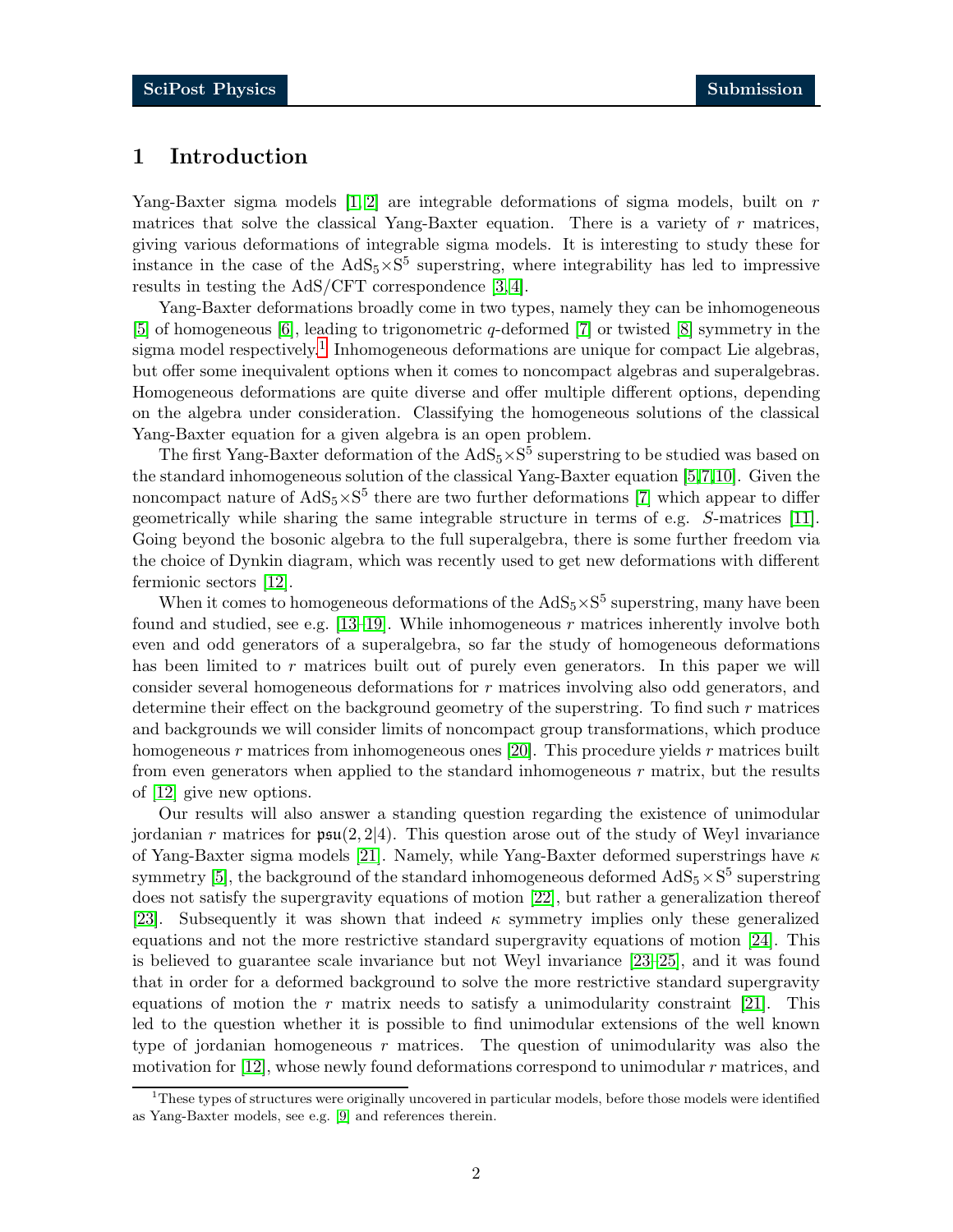hence supergravity backgrounds. Starting from the results of [\[12\]](#page-15-0) we will find homogeneous r matrices of jordanian type, that are also unimodular.

Unimodularity may or may not be the end of the story regarding Weyl invariance. Recently it was suggested that models whose backgrounds satisfy only the generalized supergravity equations, should nevertheless be Weyl invariant [\[26\]](#page-15-9), based on earlier results contained in [\[27,](#page-15-10) [28\]](#page-16-0). Subsequently, a local and covariant generalization of the Fradkin-Tseytlin term in terms of world-sheet torsion variables was proposed in [\[29\]](#page-16-1). However, as discussed in [\[29\]](#page-16-1), these proposals have troublesome features, and it is presently not clear whether solutions of the generalized equations truly give Weyl invariant models. In this paper we will remain firmly within the footing of conventional supergravity and Weyl invariance.

We will not give an exhaustive overview of all backgrounds and  $r$  matrices that can be obtained from [\[12\]](#page-15-0) by our procedure. Instead we will focus on several illustrative examples. The first is a simple non-abelian homogeneous unimodular deformation of  $AdS_2 \times S^2 \times T^6$  that turns out to be timelike T dual to undeformed  $AdS_2 \times S^2 \times T^6$  with a nonstandard RR sector. The second is a similar but more involved deformation of  $AdS_5 \times S^5$ . Finally, we consider a further limit of this deformation of  $AdS_5 \times S^5$  which corresponds to a basic unimodular extension to the r matrix considered in  $[6, 30]$  $[6, 30]$  and leads precisely to the supergravity background given in [\[30\]](#page-16-2).

This paper is organized as follows. We start with a short overview of the Yang-Baxter superstring sigma model in section [2,](#page-2-0) focussing on  $AdS_5 \times S^5$  for concreteness, and introduce our notation. Next, in section [3](#page-4-0) we discuss the basic unimodular extension of a jordanian  $r$ matrix. Then, in section [4](#page-5-0) we discuss our limiting procedure and use it to extract backgrounds. We finish with further comments and open questions.

## <span id="page-2-0"></span>2 The deformed superstring action

The Yang-Baxter deformation of the  $AdS_5 \times S^5$  superstring action takes the form  $[5]^2$  $[5]^2$ 

$$
S = -\frac{T}{2} \int d\tau d\sigma \frac{1}{2} (\sqrt{h}h^{\alpha\beta} - \epsilon^{\alpha\beta}) s \text{Tr}(A_{\alpha}d_{+}J_{\beta})
$$
(1)

where  $J = (1 - \eta R_g \circ d_+)^{-1}(A)$  with  $R_g(X) = g^{-1}R(gXg^{-1})g$ . At  $\eta = 0$   $(R = 0)$  we get the undeformed  $AdS_5 \times S^5$  superstring action of [\[31\]](#page-16-3).

The operator R is a linear map from  $\mathfrak{g} = \mathfrak{psu}(2, 2|4)$  to itself. Provided it is antisymmetric,

<span id="page-2-2"></span>
$$
sTr(R(m)n) = -sTr(mR(n)),
$$
\n(2)

and satisfies the inhomogeneous classical Yang-Baxter equation

$$
[R(m), R(n)] - R([R(m), n] + [m, R(n)]) = [m, n].
$$
\n(3)

the resulting model is classically integrable and has a form of  $\kappa$  symmetry [\[5\]](#page-14-4). The same is true for solutions of the homogeneous classical Yang-Baxter equation

$$
[R(m), R(n)] - R(R(m), n] + [m, R(n)] = 0,
$$
\n(4)

<span id="page-2-1"></span><sup>&</sup>lt;sup>2</sup>T is the effective string tension, h is the world sheet metric,  $\epsilon^{\tau\sigma} = 1$ ,  $A_{\alpha} = g^{-1}\partial_{\alpha}g$  with  $g \in G =$ PSU(2, 2|4), sTr denotes the supertrace, and  $d_{\pm} = \pm P_1 + \frac{2}{1-\eta^2}P_2 \mp P_3$  where the  $P_i$  project onto the *i*th  $\mathbb{Z}_4$ graded components of the semi-symmetric space  $PSU(2, 2|4)/(SO(4, 1) \times SO(5)).$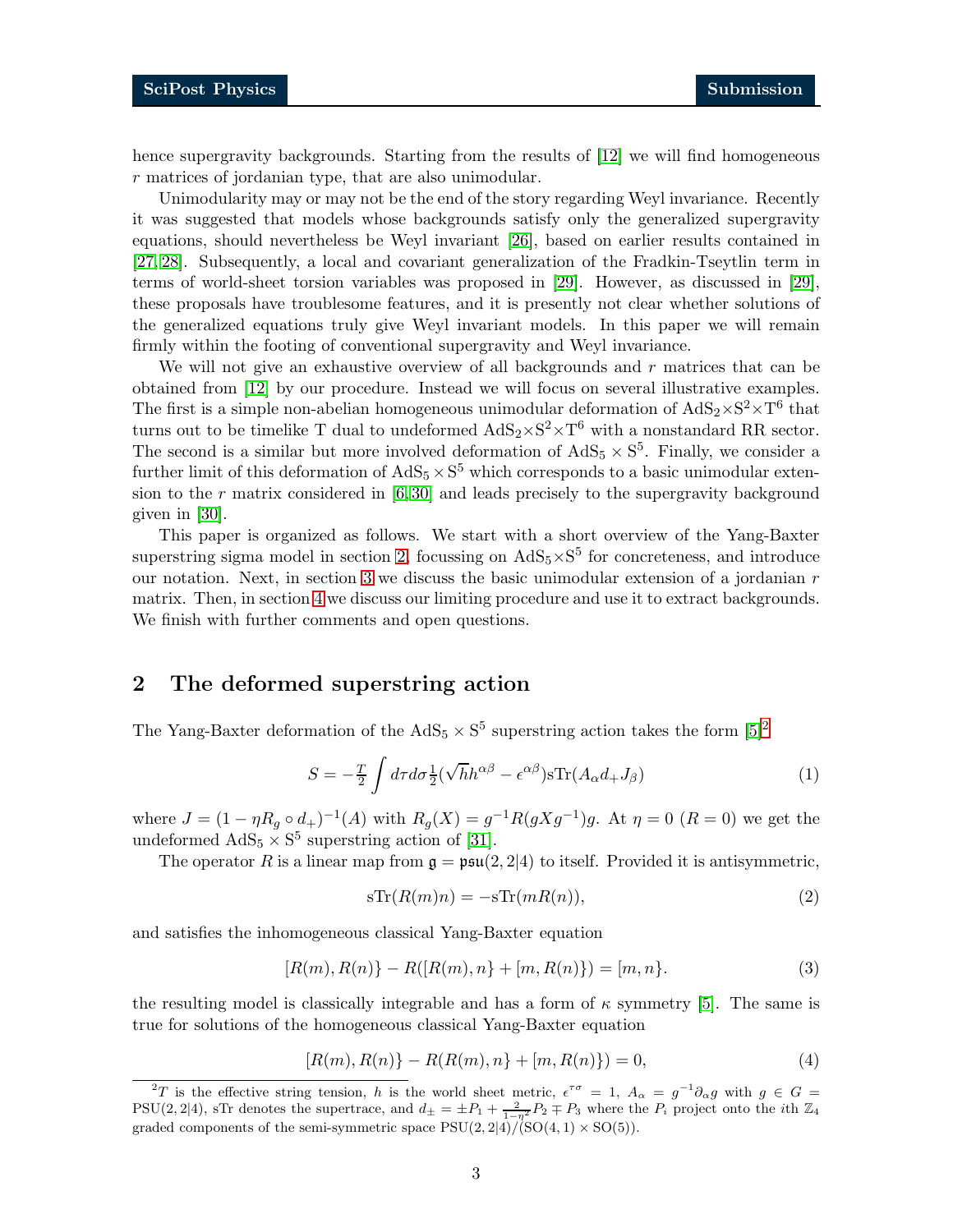provided we set  $\eta$  to zero in  $d_{\pm}$  [\[6\]](#page-14-5).<sup>[3](#page-3-0)</sup> These equations involve the graded commutator

$$
[a,b] = ab - (-1)^{[a][b]}ba,
$$
\n(5)

where  $[m]$  denotes the degree of generator m, i.e. 0 for even (bosonic) generators and 1 for odd (fermionic) ones.

It is convenient to represent R operators by r matrices, mapping the latter to the former via the Killing form of  $\mathfrak g$  (the supertrace) as

$$
R(m) = s \text{Tr}_2(r(1 \otimes m))
$$
\n(6)

with

$$
r = r^{ij}t_i \wedge t_j \in \mathfrak{g} \otimes \mathfrak{g},\tag{7}
$$

where  $STr<sub>2</sub>$  denotes the supertrace over the second space in the tensor product, the  $t<sub>i</sub>$  generate g, and a sum over repeated indices is implied. The wedge denotes a graded antisymmetric tensor product

$$
a \wedge b = a \otimes b - (-1)^{[a][b]} b \otimes a. \tag{8}
$$

Building r using this graded antisymmetric tensor product is equivalent to the antisymmetry of the  $R$  operator of equation  $(2)$ .

As a map from  $\mathfrak{g} = \mathfrak{psu}(2, 2|4)$  to itself, R has to satisfy the reality condition

$$
(R(x))^\dagger = -HR(x)H, \quad x \in \mathfrak{g},\tag{9}
$$

where H is the metric defining  $\mathfrak{g}$ , see appendix [A.](#page-12-0) This implies that the coefficients  $r^{ij}$  have to satisfy

$$
(r^{ij})^* = (-1)^{[t_j]} r^{ij}, \tag{10}
$$

since  $sTr(xy)$  is real when x and y are both even, and imaginary otherwise. In other words the  $r^{ij}$  are real when the corresponding generators are both even, and the  $r^{ij}$  are purely imaginary when the corresponding generators are both odd.<sup>[4](#page-3-1)</sup>

In this notation, the standard solution of inhomogeneous classical Yang-Baxter equation over the complexified algebra  $\mathfrak{g}_{\mathbb{C}}$  is given by

$$
r = ie_j \wedge f^j,\tag{11}
$$

where the  $e_i$  and  $f_i$  denote positive and negative roots of  $\mathfrak{g}_\mathbb{C}$  respectively. A jordanian solution has the basic structure

<span id="page-3-2"></span>
$$
r = h \wedge e, \quad \text{where } [h, e] = e,
$$
\n
$$
(12)
$$

while a basic abelian  $r$  matrix takes the form

$$
r = a \wedge b, \quad \text{where } [a, b] = 0. \tag{13}
$$

From the form of the action it is clear that the left global G symmetry of the undeformed model is broken to the group generated by those t for which for all  $x \in \mathfrak{g}$  [\[15\]](#page-15-11)

$$
R([t, x]) = [t, R(x)],
$$
\n(14)

or equivalently

$$
(\mathrm{ad}_t \otimes 1 + 1 \otimes \mathrm{ad}_t)(r) = 0. \tag{15}
$$

<span id="page-3-0"></span><sup>&</sup>lt;sup>3</sup>This follows directly if we rescale the inhomogeneous R operator as  $R = \alpha/(2\eta)\hat{R}$  and consider the limit  $\eta \rightarrow 0.$ 

<span id="page-3-1"></span><sup>&</sup>lt;sup>4</sup>Regardless of reality conditions on the R operator, it is not possible to construct antisymmetric R operators mixing real even and odd generators. The apparent claims to the contrary in [\[6\]](#page-14-5) use non-real elements of the complexified algebra.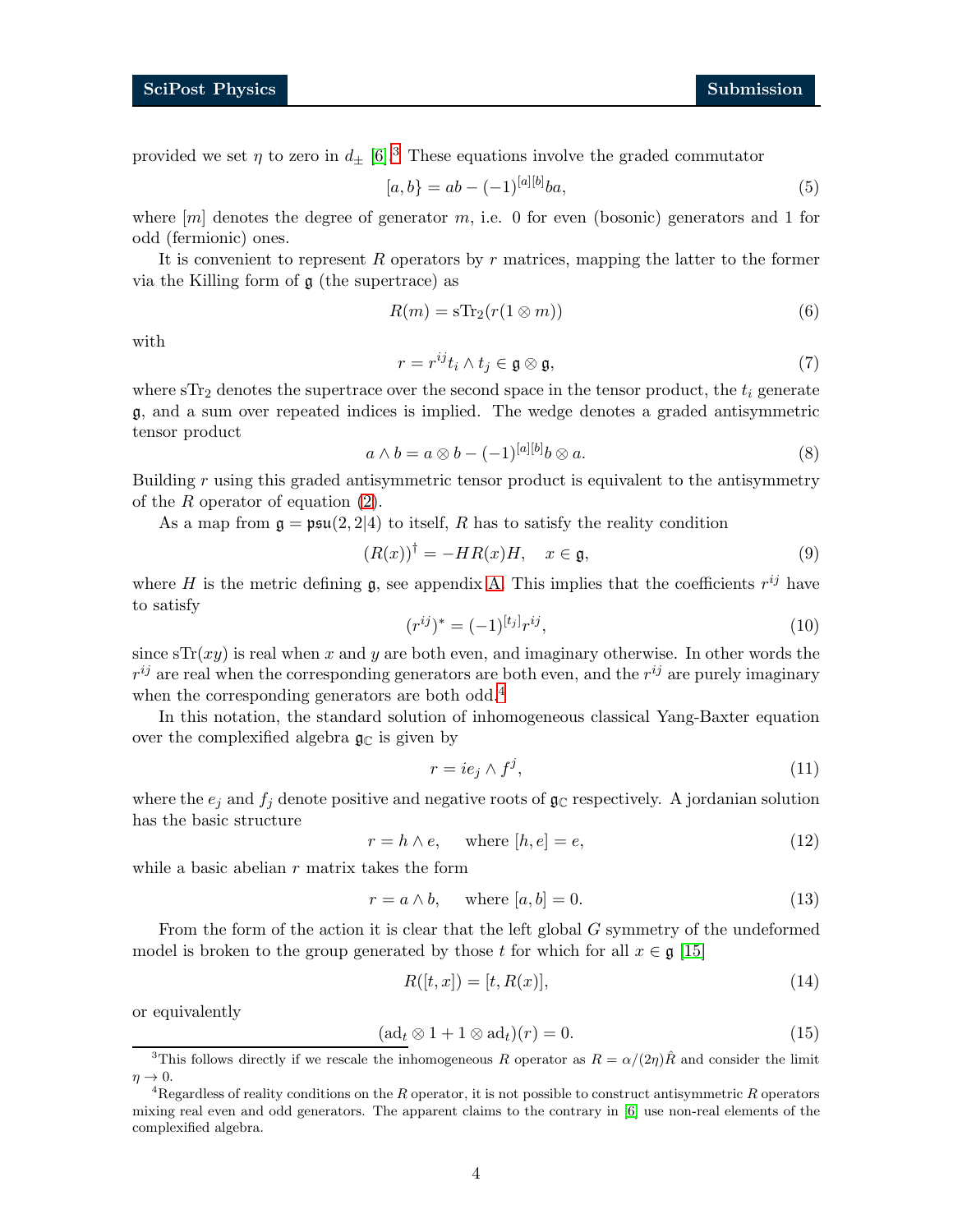## <span id="page-4-0"></span>3 Unimodular jordanian  $r$  matrices

Below we will extract several unimodular jordanian  $r$  matrices from inhomogeneous  $r$  matrices. Before doing so, let us introduce unimodularity, and discuss a way of finding unimodular jordanian r matrices for a given superalgebra. The background of a Yang-Baxter superstring will satisfy the regular supergravity equations of motion provided the  $r$  matrix satisfies the unimodularity condition [\[21\]](#page-15-4)

$$
\mathcal{K}^{mn} \mathbf{s} \text{Tr} \left( [t_m, R(t_n)] x \right) = 0, \quad \forall x \in \mathfrak{g} \tag{16}
$$

where K with upper indices is the inverse to  $\mathcal{K}_{mn} = s \text{Tr} (t_m t_n)$ . Expressed in terms of r, this  $becomes<sup>5</sup>$  $becomes<sup>5</sup>$  $becomes<sup>5</sup>$ 

$$
r^{ij}[t_i, t_j] = 0.\t\t(17)
$$

The jordanian  $r$  matrix [\(12\)](#page-3-2) is clearly not unimodular, but that can be fixed.

Let us consider W, the  $\mathcal{N} = 1$  super Weyl algebra in one dimension,

$$
[d, p^{0}] = p^{0}, \quad [d, Q_{i}] = \frac{1}{2}Q_{i}, \quad \{Q_{i}, Q_{j}\} = -4i\delta_{ij}p^{0}, \tag{18}
$$

where d and  $p^0$  are the dilatation and momentum generator respectively, and the  $Q_i$ ,  $i = 1, 2$ are two supercharges. Based on this algebra we can construct the basic jordanian  $r$  matrix

$$
r = d \wedge p^0. \tag{19}
$$

Checking for unimodularity we find  $r^{ij}[t_i, t_i] = 2p^0$ . Since this is basically  $\{Q, Q\}$ , we can try to make the r matrix unimodular by adding  $Q \wedge Q$  terms. Starting with the ansatz  $r = d \wedge p^0 + aQ_1 \wedge Q_1 + bQ_2 \wedge Q_2$ , unimodularity requires  $b = i/4 - a$ , and the classical Yang-Baxter equation subsequently fixes  $a = i/8$ . In other words

$$
r = d \wedge p^{0} + \frac{i}{8}(Q_{1} \wedge Q_{1} + Q_{2} \wedge Q_{2})
$$
\n(20)

is a unimodular jordanian  $r$  matrix. Note that the factor of  $i$  makes the  $R$  operator real, in line with the discussion in the previous section.

This can be repeated in higher dimensions, but is more involved since anticommutators of supercharges give combinations of momentum generators. In four dimensions, for instance,

$$
\{Q_i^I, Q_j^J\} = -2i\delta^{IJ}(\sigma_\mu^s)_{ij}p^\mu, \qquad \{Q_{i+2}^I, Q_{j+2}^J\} = -2i\delta^{IJ}(\sigma_\mu^s)_{ij}p^\mu,
$$
  

$$
\{Q_i^I, Q_{j+2}^J\} = -2\delta^{IJ}(\sigma_\mu^a)_{ij}p^\mu,
$$

where i and j take values 1 or 2, the R symmetry indices I and J run from 1 to  $\mathcal{N}, \sigma_0 = 1_{2 \times 2}$ , the  $\sigma_i$  are the Pauli matrices, and  $\sigma^{s/a} = \sigma \pm \sigma^t$ . To find a unimodular extension of

$$
r = d \wedge p^{\mu},\tag{21}
$$

we look for a subalgebra of the form of the super Weyl algebra  $W^6$  $W^6$ . However, the square of any supercharge necessarily produces  $p^0$  in addition to possible other momenta, so that we

<span id="page-4-1"></span> $5$ An equivalent definition of unimodularity is that the (super)trace of the structure constants of the Lie (super)algebra with bracket  $[x, y]_R = [R(x), y] + [x, R(y)]$  is zero.

<span id="page-4-2"></span><sup>&</sup>lt;sup>6</sup>We are guaranteed that one such subalgebra exists in the superconformal case,  $W \subset \mathfrak{psu}(1,1|1) \subset$  $\mathfrak{su}(2,2|\mathcal{N})$ , but this is not manifest when considering just the higher dimensional super Weyl algebra, and appears not to be true in the  $\mathcal{N}=1$  case.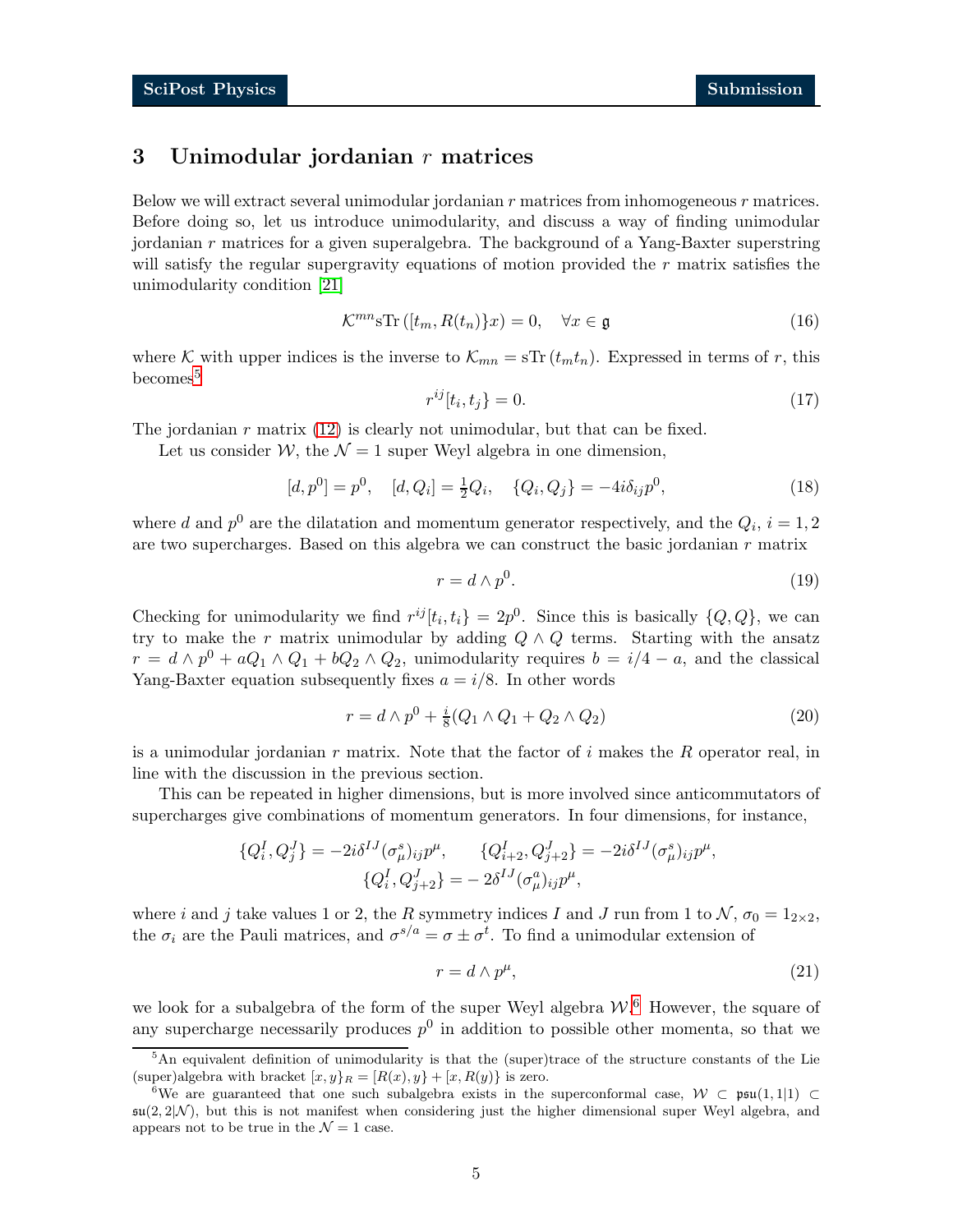<span id="page-5-5"></span>cannot cover the spacelike case in this way. For the lightlike case, we can take  $Q_1$  and  $Q_3$ (any R symmetry indices) with  $\{Q_1, Q_1\} = \{Q_3, Q_3\} = -4i(p^0 + p^3)$  and  $\{Q_1, Q_3\} = 0$ , to construct

$$
r = d \wedge (p^{0} + p^{3}) - \frac{i}{8} (Q_{1} \wedge Q_{1} + Q_{3} \wedge Q_{3}), \qquad (22)
$$

which is unimodular and solves the classical Yang-Baxter equation. Within the  $\mathcal{N}=1$  super Weyl algebra in four dimensions it is not possible to make the timelike case unimodular in this fashion. If we consider  $\mathcal{N}=2$  however, we can construct

$$
r = d \wedge p^{0} - \frac{i}{16} \left( Q \wedge Q + \tilde{Q} \wedge \tilde{Q} \right), \quad Q = Q_{1}^{1} + Q_{2}^{2}, \quad \tilde{Q} = Q_{3}^{1} + Q_{4}^{2}.
$$
 (23)

This shows that unimodular extended jordanian  $r$  matrices exist, answering the question raised in [\[21\]](#page-15-4).<sup>[7](#page-5-2)</sup> We will not systematically discuss further  $r$  matrices of this type, but we will give further examples below. We should also note that in [\[21\]](#page-15-4) it was claimed that unimodular extensions of in particular  $d \wedge p^{\mu}$ -type r matrices do not exist – our results show that this claim is incorrect at least in the cases  $\mu = 0, \pm$ .<sup>[8](#page-5-3)</sup>

## <span id="page-5-0"></span>4 Boosts, r matrices, and string backgrounds

Our new unimodular jordanian  $r$  matrices can be used to find new supergravity backgrounds associated to integrable string sigma models. We could extract these backgrounds by following [\[21\]](#page-15-4). We instead prefer to describe several unimodular jordanian models as limits of inhomogeneous deformed models, following  $[20]$ . In this picture, inhomogeneous r matrices can be "boosted" to homogeneous ones, and these boosts can be implemented via a particular coordinate scaling in the background. We will generate unimodular homogeneous  $r$  matrices and backgrounds by applying this idea to the unimodular r matrices and backgrounds of  $[12]$ .

# <span id="page-5-1"></span>4.1  $\mathrm{AdS}_2 \times \mathrm{S}^2 \times \mathrm{T}^6$

r **matrix** The relevant superalgebra in this case is  $\mathfrak{psu}(1, 1|2)$ . Working in a four by four matrix representation of  $\mathfrak{su}(1,1|2)$  the standard inhomogeneous non-unimodular r matrix is

$$
r = -ie_j \wedge f^j,\tag{24}
$$

where the  $e_j$  and  $f^j$  are the positive and negative roots of  $\mathfrak{psu}(1,1|2)$ , given by the matrices

$$
\begin{pmatrix}\n0 & \tilde{e}_1 & \tilde{e}_2 & \tilde{e}_3 \\
\tilde{f}^1 & 0 & \tilde{e}_4 & \tilde{e}_5 \\
\tilde{f}^2 & \tilde{f}^4 & 0 & \tilde{e}_6 \\
\tilde{f}^3 & \tilde{f}^5 & \tilde{f}^6 & 0\n\end{pmatrix},
$$
\n(25)

<span id="page-5-2"></span><sup>&</sup>lt;sup>7</sup>Regarding the spacelike case, we might be tempted to try and subtract the unimodular version of  $d \wedge (p^0+p^3)$ from the one for  $d \wedge (p^0 - p^3)$  to get a unimodular version of  $d \wedge p^3$ . This does not solve the classical Yang-Baxter equation however. It is possible to find unimodular extensions in the spacelike case, but this seems to require adding extra bosonic generators. We give an example of this in the conclusions.

<sup>8</sup>We thank Riccardo Borsato for bringing this to our attention.

<span id="page-5-4"></span><span id="page-5-3"></span><sup>&</sup>lt;sup>9</sup>Section [3](#page-4-0) notwithstanding, this is actually how we found unimodular jordanian r matrices for  $\mathfrak{psu}(2, 2|4)$ .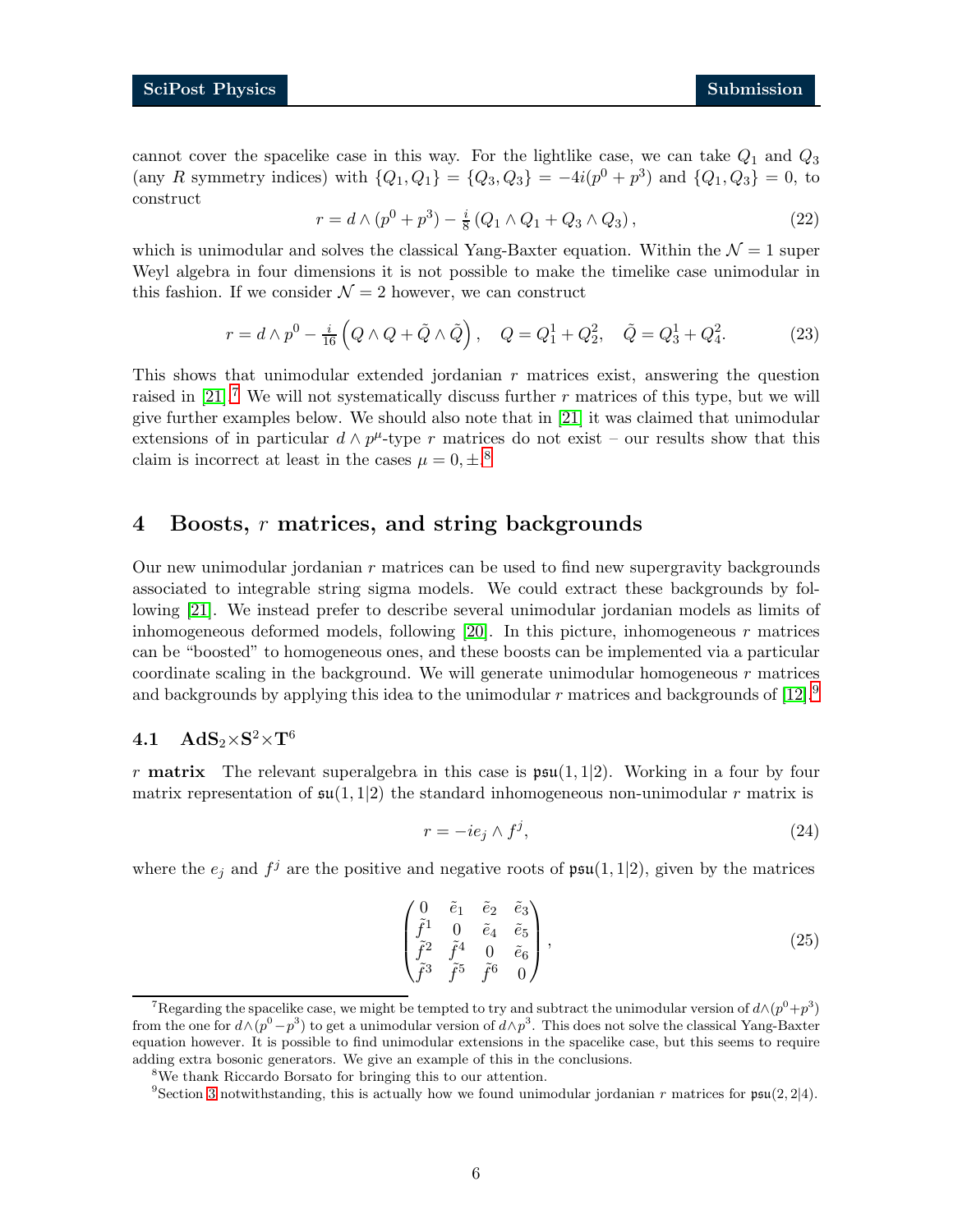where we take  $\tilde{e}_j = 1$  for  $e_j$  and the rest zero, and similarly for f. If we now do a noncompact group transformation  $r \to \text{Ad}_b \otimes \text{Ad}_b(r)$  by

$$
b = \begin{pmatrix} \cosh\frac{\beta}{2} & \sinh\frac{\beta}{2} & 0 & 0\\ \sinh\frac{\beta}{2} & \cosh\frac{\beta}{2} & 0 & 0\\ 0 & 0 & 1 & 0\\ 0 & 0 & 0 & 1 \end{pmatrix},
$$
(26)

the even piece of the r matrix transforms nontrivially. We then consider  $\eta r$ , with  $\eta = \alpha e^{-\beta}$ , and take the limit  $\beta \to \infty$  to generate a new, homogeneous, r matrix

$$
\lim_{\beta \to \infty} \eta \, r = \alpha \, d \wedge p^0,\tag{27}
$$

where d and p are the dilatation and momentum generator in  $\mathfrak{psu}(1,1|2)$ , see appendix [A.1](#page-12-1) for our conventions. The odd contributions to the  $r$  matrix simply drop out, as the sum over odd roots results in a scalar with respect to  $SU(1, 1)$  transformations like  $b - it$  is of the schematic form  $r_f = \sum v_i \wedge w^i$ , where  $v \to bv$  and  $w \to b^{-1}w$ . Starting from a non-unimodular r matrix, we finish with a non-unimodular  $r$  matrix, and we will never generate contributions from odd generators in this way.

In [\[12\]](#page-15-0) it was observed that doing the permutation

$$
r \to r_P = \text{Ad}_P \otimes \text{Ad}_P (r), \qquad P = \begin{pmatrix} 1 & 0 & 0 & 0 \\ 0 & 0 & 1 & 0 \\ 0 & 1 & 0 & 0 \\ 0 & 0 & 0 & 1 \end{pmatrix},
$$
 (28)

gives a unimodular inhomogeneous r matrix for  $\mathfrak{psu}(1,1|2)$ . This permutation does not affect the even part of the  $r$  matrix, and  $b$  acts the same there. However, due to the permutation, the odd part of the  $r$  matrix is no longer invariant, and taking the limit we find precisely the unimodular jordanian r matrix discussed above,

$$
\lim_{\beta \to \infty} \eta \, r_P = \alpha \, \left( d \wedge p^0 + \frac{i}{8} (Q_1^1 \wedge Q_1^1 + Q_2^2 \wedge Q_2^2) \right),\tag{29}
$$

with the  $Q_i$  given in appendix [A.1.](#page-12-1)

As an aside, regardless of unimodularity, finding new solutions to the classical Yang-Baxter equation is not simple, and a brute force approach quickly becomes prohibitive for larger algebras. The above infinite boost story offers an efficient, albeit inherently limited, way to generate new solutions based on an inhomogeneous  $r$  matrix. From this perspective, by breaking the invariance of the odd contributions to the standard inhomogeneous r matrix with respect to bosonic group transformations, the permutation allows us to find new  $r$  matrices with contributions from odd generators.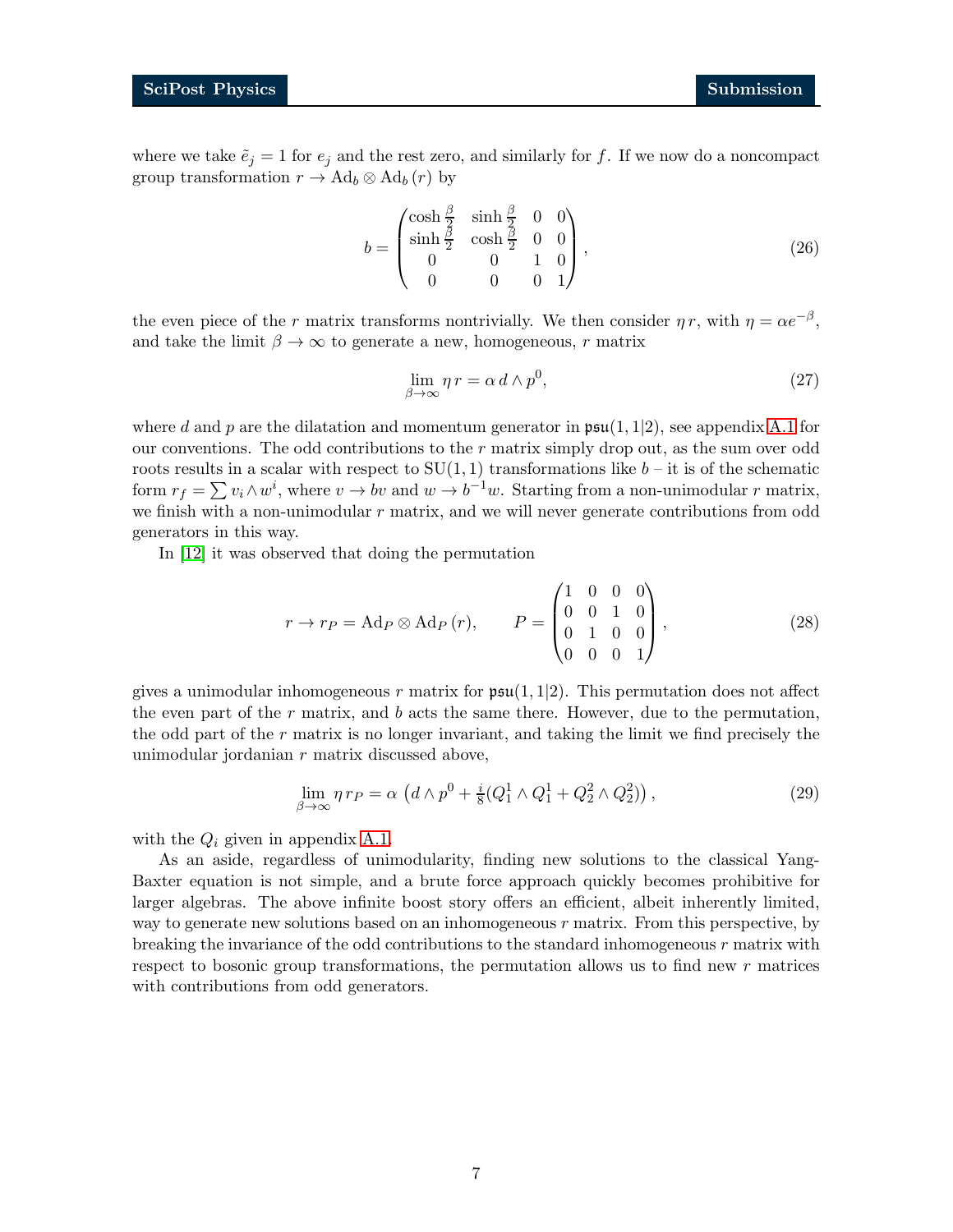Supergravity background The supergravity background of the Yang-Baxter sigma model for the original  $r_P$  is [\[12\]](#page-15-0)

$$
ds^{2} = \frac{1}{1 - \kappa^{2} \rho^{2}} \left( -(1 + \rho^{2}) dt^{2} + \frac{d\rho^{2}}{1 + \rho^{2}} \right) + \frac{1}{1 + \kappa^{2} r^{2}} \left( (1 - r^{2}) d\phi^{2} + \frac{dr^{2}}{1 - r^{2}} \right) + dx^{i} dx^{i} ,
$$
  
\n
$$
B = -\frac{\kappa \rho}{1 - \kappa^{2} \rho^{2}} dt \wedge d\rho - \frac{\kappa r}{1 + \kappa^{2} r^{2}} d\phi \wedge dr ,
$$
  
\n
$$
\mathcal{F}_{3} = -N \left( \kappa r (1 + \kappa^{2} r^{2}) d\rho + \kappa \rho (1 - \kappa^{2} \rho^{2}) dr \right) \wedge J_{2}
$$
  
\n
$$
+ N \left( \kappa \rho (1 - r^{2}) d\rho - \kappa r (1 + \rho^{2}) dr \right) \wedge dt \wedge d\phi ,
$$
  
\n
$$
\mathcal{F}_{5} = N \left( (1 + \kappa^{2} r^{2}) d\rho - \kappa^{2} \rho r (1 + \rho^{2}) dr \right) \wedge dt \wedge \text{Re}\,\Omega_{3}
$$
  
\n
$$
- N \left( \kappa^{2} \rho r (1 - r^{2}) d\rho + (1 - \kappa^{2} \rho^{2}) dr \right) \wedge d\phi \wedge \text{Im}\,\Omega_{3} ,
$$
  
\n
$$
e^{-2\Phi} = e^{-2\Phi_{0}} \frac{(1 - \kappa^{2} \rho^{2})(1 + \kappa^{2} r^{2})}{1 - \kappa^{2} (\rho^{2} - r^{2} - \rho^{2} r^{2})} .
$$
  
\n(30)

where the  $x_i$ ,  $i = 4, ..., 9$  are flat coordinates on  $T^6$ , and

$$
N = \frac{\sqrt{1 + \kappa^2}}{\sqrt{1 - \kappa^2 \rho^2} \sqrt{1 + \kappa^2 r^2}} \frac{1}{1 - \kappa^2 (\rho^2 - r^2 - \rho^2 r^2)},
$$
  
\n
$$
\Omega_3 = dz^1 \wedge dz^2 \wedge dz^3 ,
$$
  
\n
$$
J_2 = \frac{i}{2} (d\bar{z}^1 \wedge dz^1 + d\bar{z}^2 \wedge dz^2 + d\bar{z}^3 \wedge dz^3),
$$
  
\n(31)

with  $z^1 = x^4 - ix^5$ ,  $z^2 = x^6 - ix^7$ , and  $z^3 = x^8 - ix^9$ . The  $\mathcal{F}_i$  are related to the standard RR forms  $F_i$  as  $\mathcal{F}_i = e^{\Phi} F_i$ . This background coincides with the one parameter family of backgrounds of [\[32\]](#page-16-4) evaluated at their  $a = 1$ .

Boosting an r matrix by b and taking  $\beta \to \infty$  is equivalent to rescaling

$$
t \to 2e^{-\beta}t, \qquad \rho \to e^{\beta}\frac{1}{2z}, \tag{32}
$$

and taking  $\beta \to \infty$  in the Yang-Baxter sigma model background, as explained in [\[20\]](#page-15-3). Doing so in the above gives

$$
ds^{2} = \frac{-dt^{2} + dz^{2}}{z^{2} - \alpha^{2}} + (1 - r^{2})d\phi^{2} + \frac{dr^{2}}{1 - r^{2}} + dx^{i}dx^{i},
$$
  
\n
$$
B = -\frac{\alpha}{z} \frac{dt \wedge dz}{z^{2} - \alpha^{2}},
$$
  
\n
$$
F_{3} = \frac{\alpha e^{-\Phi_{0}}}{z^{2} - \alpha^{2}(1 - r^{2})} ((rzdz - (z^{2} - \alpha^{2})dr) \wedge J_{2} - ((1 - r^{2})dz + rzdr) \wedge dt \wedge d\phi),
$$
  
\n
$$
F_{5} = \frac{e^{-\Phi_{0}}}{z^{2} - \alpha^{2}(1 - r^{2})} ((zdt \wedge dz + \alpha^{2}rdt \wedge dr) \wedge \text{Re}\,\Omega_{3}) + (z(z^{2} - \alpha^{2})d\phi \wedge dr + \alpha^{2}r(1 - r^{2})dz \wedge d\phi) \wedge \text{Im}\,\Omega_{3}),
$$
  
\n
$$
e^{-2\Phi} = e^{-2\Phi_{0}} \frac{z^{2} - \alpha^{2}}{z^{2} - \alpha^{2}(1 - r^{2})}.
$$
  
\n(33)

This is our first example of a jordanian supergravity background, and the first example of a background associated to a homogeneous deformation involving odd generators.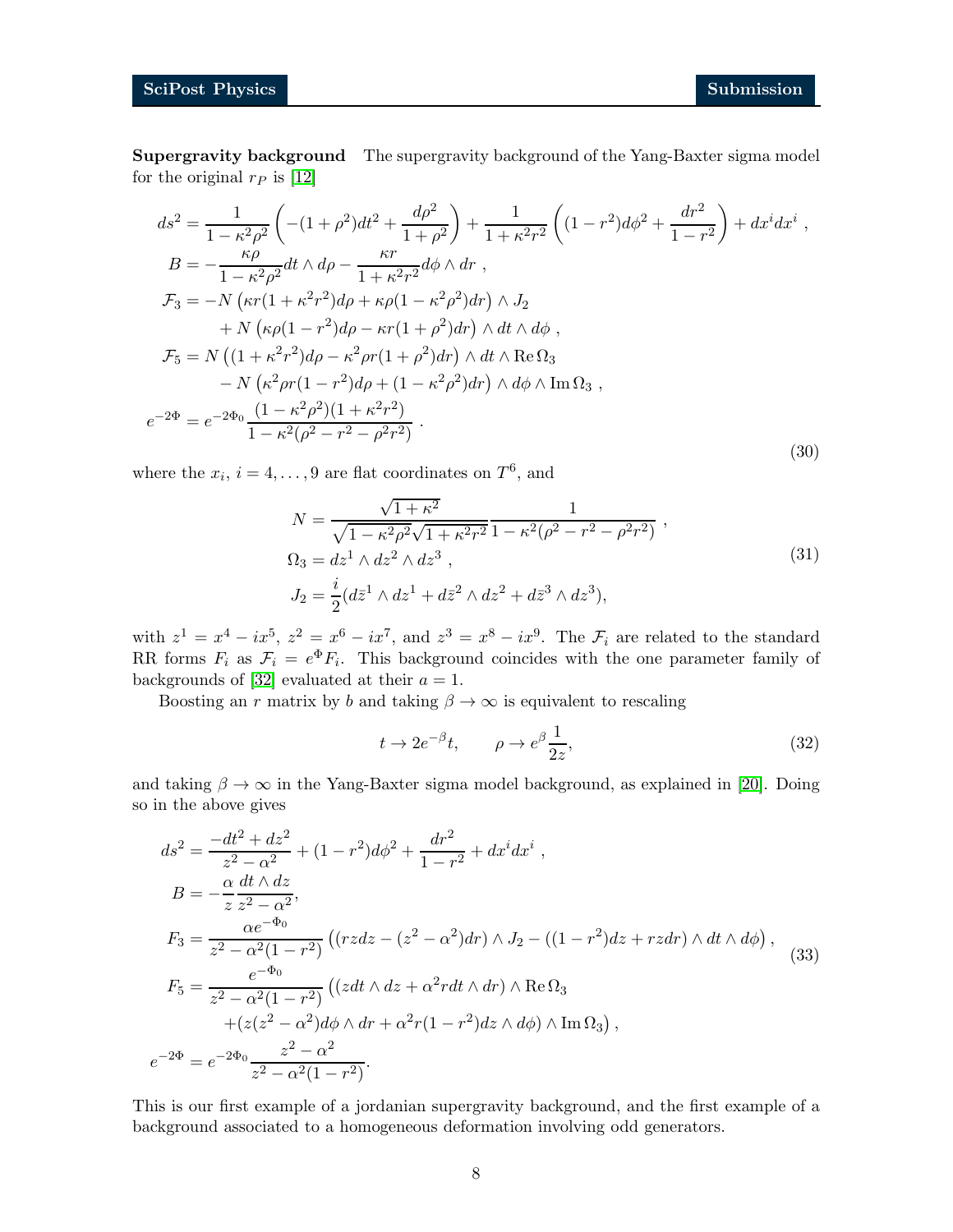The deformation parameter can be completely absorbed, by rescaling  $t \to \alpha t$ ,  $z \to \alpha z$ , and shifting  $\Phi_0 \to \Phi_0 + \alpha$ . This is in line with the discussion in [\[33\]](#page-16-5), as our r matrix corresponds to a co-boundary cocycle  $\omega$  and hence the deformation should reduce to just a non-abelian T duality transformation, with no intrinsic deformation parameter.<sup>[10](#page-8-2)</sup> Interestingly, we can also scale out the deformation parameter from the  $r$  matrix in an a priori different way. Under the automorphism of the superconformal algebra given by

$$
p \to p/\alpha, \quad k \to \alpha k, \quad Q \to Q/\sqrt{\alpha}, \quad S \to \sqrt{\alpha}S,\tag{34}
$$

our r matrix transforms as  $\alpha r \to r$ . From this perspective the deformation parameter can hence be changed by an algebra automorphism, which does affect the model. It would be interesting to understand whether these automorphism and co-boundary discussions are related. Similar comments apply to all  $r$  matrices and backgrounds given below, but we have not explicitly checked that all  $r$  matrices correspond to co-boundary cocycles.

Finally, it is interesting to note that this deformation of  $AdS_2 \times S^2 \times T^6$  gives back undeformed  $AdS_2 \times S^2 \times T^6$  upon timelike T duality in t, albeit supported by non-standard fluxes and a nontrivial dilaton, as a type II<sup>∗</sup> supergravity solution [\[34\]](#page-16-6).

# <span id="page-8-0"></span> $4.2\quad \mathrm{AdS}_5{\times}\mathrm{S}^5$

The transformation b we used above for  $AdS_2$  is just a dilation  $b = e^{\beta d}$ , which up to rotations is the only noncompact transformation available there. For  $AdS<sub>5</sub>$  we have multiple inequivalent choices available to us. We will start with an infinite dilation, as before. Although the matrices and backgrounds have larger expressions in this case, the procedure is exactly the same.

#### <span id="page-8-1"></span>4.2.1 Infinite dilation

r **matrix** Starting from the permuted R operator given in equation  $(4.7)$  of [\[12\]](#page-15-0), for the associated r matrix  $r_P$  we find

<span id="page-8-3"></span>
$$
\lim_{\beta \to \infty} (\text{Ad}_b \otimes \text{Ad}_b) (\eta r_P) = \frac{\alpha}{2} (r_0 + r_1)
$$
\n(35)

with

$$
r_0 = d \wedge p^0 + M^0_{\mu} \wedge p^{\mu} - M^1_{2} \wedge p^2 - M^1_{3} \wedge p^3,
$$
  
\n
$$
r_1 = -\frac{i}{8} \sum_{j=1}^{4} Q_j^2 \wedge Q_j^2 - \frac{i}{16} \sum_{I=1,3} (Q_1^I - Q_2^I) \wedge (Q_1^I - Q_2^I) + (Q_3^I - Q_4^I) \wedge (Q_3^I - Q_4^I).
$$
\n
$$
(36)
$$

Our conventions for  $\mathfrak{psu}(2,2|4)$  can be found in appendix [A.2.](#page-12-2)

<span id="page-8-2"></span><sup>&</sup>lt;sup>10</sup>Restricted to  $\tilde{\mathfrak{g}} = \text{span}(\{d, p^0, Q_1^1, Q_2^2\})$ , the R operator has a right inverse  $\Omega$ , in our conventions associated to  $\omega = 2d \wedge k^0 + \frac{i}{8} (S_1^1 \wedge S_1^1 + S_2^2 \wedge S_2^2))$  like R is associated to r. ( $\Omega$  is a left inverse when restricted to  $\text{span}(\{d, k^0, S_1^1, S_2^2\})$ .) This inverse is co-boundary in the sense that  $\omega$  viewed as a map from  $\tilde{\mathfrak{g}} \otimes \tilde{\mathfrak{g}} \to \mathbb{R}$ can be written in the form  $\omega(x, y) = f([x, y])$  for some linear function  $f : \tilde{\mathfrak{g}} \to \mathbb{R}$ . In the present case  $f(x) = -sTr(k^{0}x)$ . We thank Riccardo Borsato and Ben Hoare for related discussions.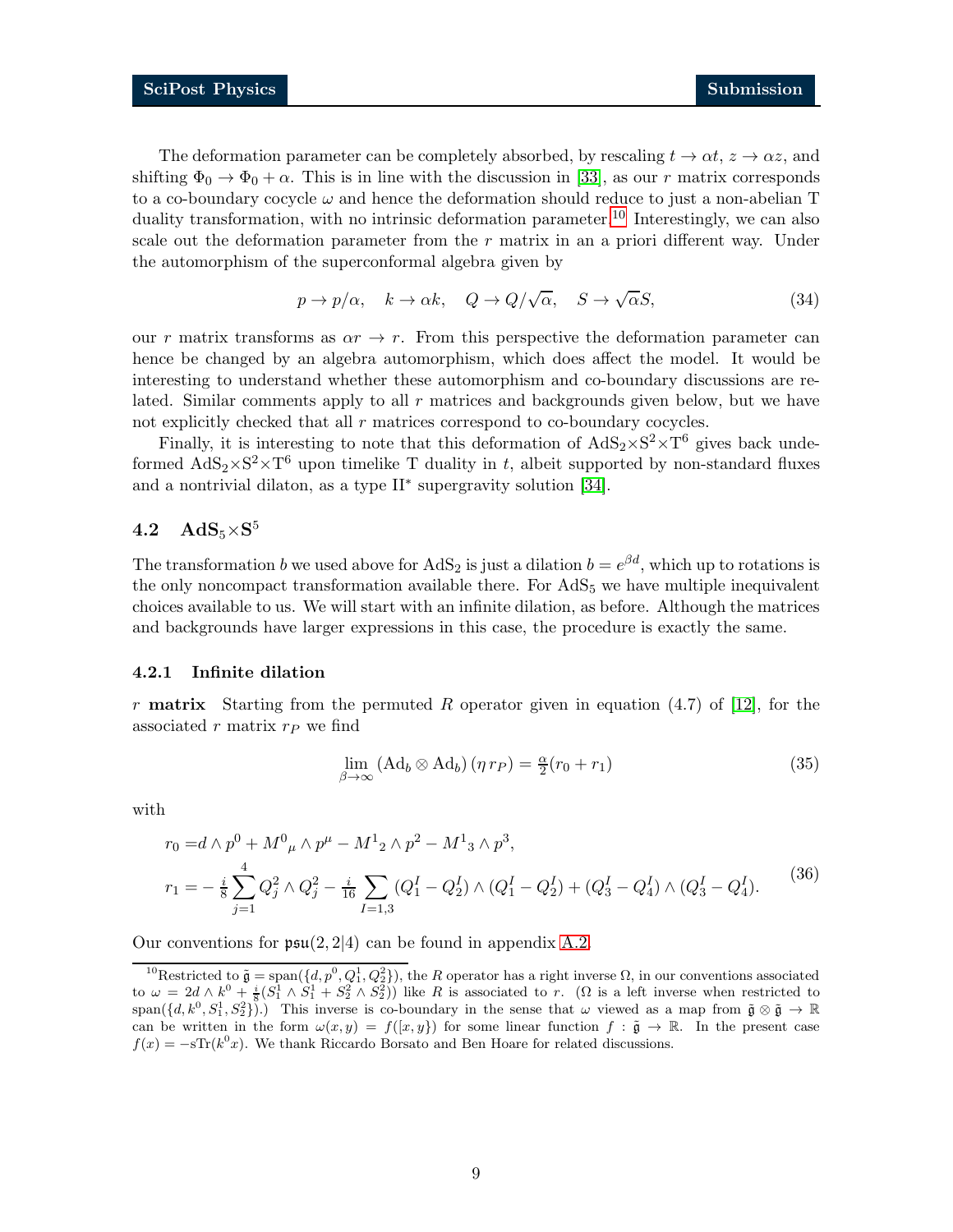Supergravity background To implement this limit in the supergravity background of section 4.2 of [\[12\]](#page-15-0), we rescale and relabel the coordinates used there as [\[20\]](#page-15-3)

<span id="page-9-2"></span>
$$
t \to 2e^{-\beta}t, \quad \rho \to e^{\beta}\frac{1}{2z}, \quad x \to 2e^{-\beta}\rho, \quad \psi_1 \to -2e^{-\beta}x, \quad \psi_2 \to \theta. \tag{37}
$$

In the limit  $\beta \to \infty$  with  $\eta = e^{-\beta} \alpha$ , we then find the NSNS background fields

$$
ds^{2} = \frac{-dt^{2} + dz^{2}}{z^{2} - \alpha^{2}} + \frac{d\rho^{2} + dx^{2}}{z^{2} + \alpha^{2}z^{-2}\rho^{2}} + \frac{\rho^{2}d\theta^{2}}{z^{2}}
$$
  
+  $(1 - r^{2})d\phi^{2} + \frac{dr^{2}}{1 - r^{2}} + \frac{r^{2}dw^{2}}{1 - w^{2}} + r^{2}(1 - w^{2})d\phi_{1}^{2} + r^{2}w^{2}d\phi_{2}^{2},$   

$$
B = -\frac{\alpha}{z}\frac{dt \wedge dz}{z^{2} - \alpha^{2}} + \frac{\alpha\rho d\rho \wedge dx}{z^{4} + \rho^{2}\alpha^{2}},
$$
  

$$
e^{-2\Phi} = e^{-2\Phi_{0}}\frac{z^{2} - \alpha^{2}}{z^{2}}\frac{f_{1}}{f_{2}^{2}},
$$
  
(38)

where

<span id="page-9-3"></span>
$$
f_1 = z^2 + \alpha^2 y^2, \quad f_2 = z^2 - \alpha^2 (1 - r^2 (1 - w^2)).
$$
 (39)

The RR fields can be expressed as

$$
F_3 = dC_2, \qquad F_5 = dC_4 + H \wedge C_2 = (1 + \star)(dC_{4|t} + H \wedge C_2), \tag{40}
$$

where  $C_{4|t}$  denotes the part of  $C_4$  proportional to dt, and

$$
e^{\Phi_0}C_2 = \frac{\alpha}{f_2} \left( (1 - r^2)dt \wedge d\phi + r^2 w^2 dt \wedge d\phi_2 + \frac{\rho^2}{z^2} dt \wedge d\theta + r^2 (1 - w^2) dx \wedge d\phi_1 \right),
$$
  
\n
$$
e^{\Phi_0}C_{4|t} = \frac{(rzdt \wedge dx \wedge dr + (1 - r^2)dt \wedge dz \wedge dx) \wedge (d\phi_2 - d\phi)}{zf_2}
$$
  
\n
$$
+ \frac{\rho dt \wedge d\rho \wedge dx \wedge (z^2(d\phi_2 - d\theta) - \alpha^2 (1 - r^2)(d\phi_2 - d\phi))}{f_1f_2}
$$
  
\n
$$
- \frac{2z^3 dt \wedge dz \wedge dx \wedge d\phi_2}{\alpha^2 f_1}.
$$
  
\n(41)

The  $\alpha \to 0$  divergence in the last term of  $C_{4|t}$  is a gauge artifact,  $F_5$  has a well-defined undeformed limit.  $\alpha$  can be absorbed by rescaling t, z,  $\rho$ , and x, and shifting the dilaton.

#### <span id="page-9-0"></span>4.2.2 Alternate infinite boost

As discussed in [\[20\]](#page-15-3), at the bosonic level, up to finite group transformations there is one other inequivalent boost we can use on our inhomogeneous  $r$  matrix. In our conventions this boost is generated by  $p^2 + k^2$ , and results in the (unimodular) abelian r matrix  $r = p^1 \wedge p^2$ . The permutation of the original inhomogeneous r matrix does not affect this result.

#### <span id="page-9-1"></span>4.2.3 Subsequent infinite Lorentz boost

In addition to inequivalent initial transformations, we can also perform them sequentially and potentially get something new. In particular, we can Lorentz boost the deformation we found above.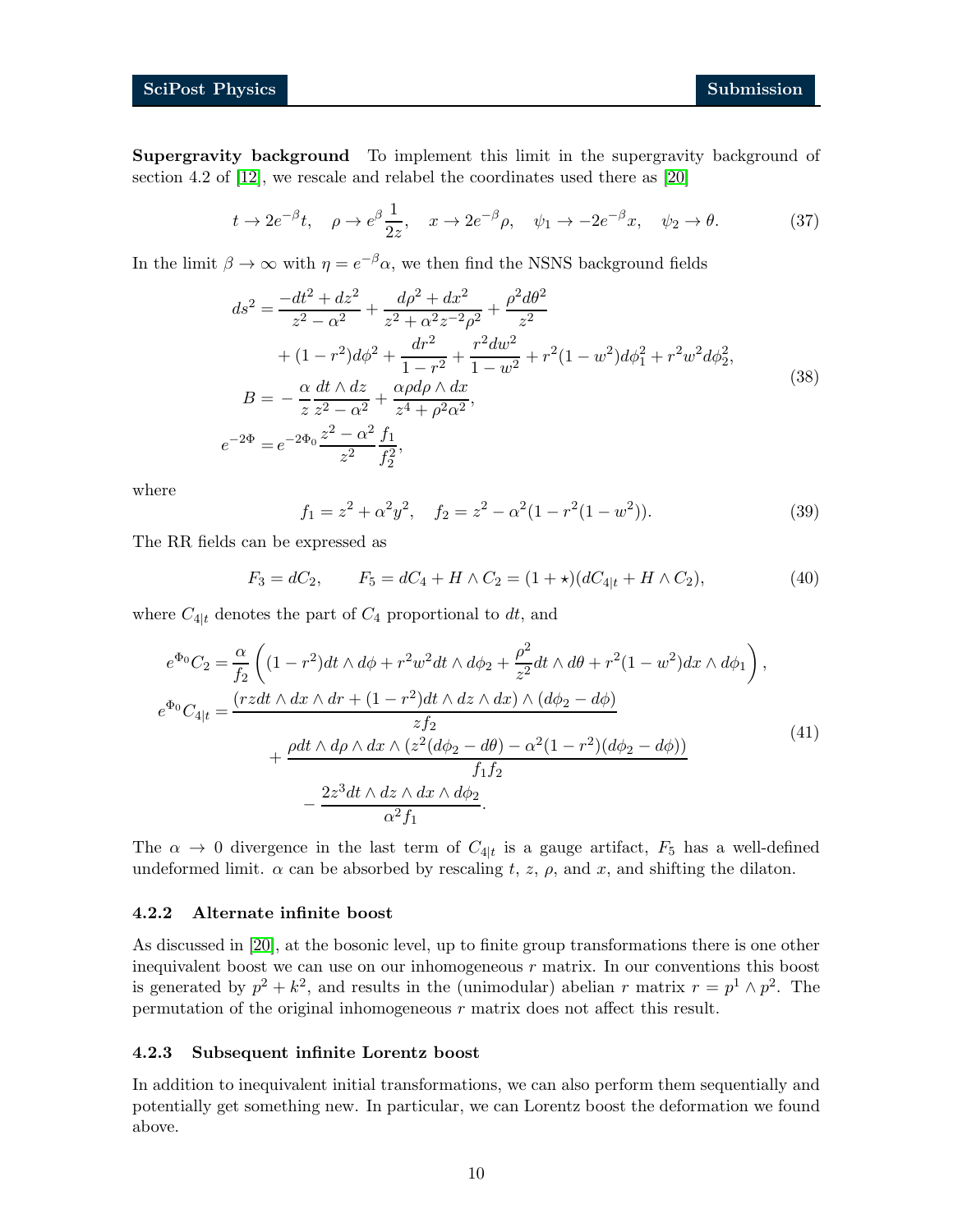r **matrix** With  $\alpha = \sqrt{2}e^{-\beta}\gamma$  and  $\tilde{b} = e^{-\beta M^{01}}$ , boosting the r matrix [\(35\)](#page-8-3) gives

$$
\lim_{\beta \to \infty} \left( \mathrm{Ad}_{\tilde{b}} \otimes \mathrm{Ad}_{\tilde{b}} \right) \left( \alpha (r_0 + r_1) \right) = \gamma (r_0^+ + r_1^+), \tag{42}
$$

where

$$
r_0^+ = (d + M_+^+) \wedge p^+, r_1^+ = -\frac{i}{8} ((Q_1^2 + Q_2^2) \wedge (Q_1^2 + Q_2^2) + (Q_3^2 + Q_4^2) \wedge (Q_3^2 + Q_4^2)),
$$
\n(43)

and we have introduced light-cone coordinates as  $\sqrt{2}v^{\pm} = v^0 \pm v^1$ . This r matrix is precisely of the schematic form of the r matrix  $(22)$  – the underlying algebra is identical. We can also boost oppositely, but we focus on this case as the resulting  $r$  matrix is simpler.

Supergravity background To implement our infinite Lorentz boost on the supergravity background of equations  $(38,41)$  $(38,41)$ , we just rescale the light-cone coordinates  $x^{\pm} = (t \pm x)/\sqrt{2}$ as  $x^{\pm} \to e^{\mp \beta}$ , take  $\alpha = \sqrt{2}e^{-\beta} \gamma$ , and  $\beta \to \infty$ . This gives

$$
ds^{2} = -\frac{2dx^{+}dx^{-} + dz^{2} + d\rho^{2}}{z^{2}} + \frac{\rho^{2}}{z^{2}}d\theta^{2} - \gamma^{2}\frac{z^{2} + \rho^{2}}{z^{6}}(dx^{-})^{2} + d\Omega_{5}^{2},
$$
  
\n
$$
B = \frac{\gamma}{z^{4}}(zdz - \rho d\rho) \wedge dx^{-},
$$
  
\n
$$
F_{3} = \frac{2\gamma e^{-\Phi_{0}}}{z^{3}} \left[ (1 - r^{2})dz \wedge d\phi - r^{2}(1 - w^{2})dz \wedge d\phi_{1} + w^{2}dz \wedge d\phi_{2} - rz(d\phi \wedge dr + (1 - w^{2})d\phi_{1} \wedge dr - w^{2}d\phi_{2} \wedge dr) - r^{2}wzdw \wedge (d\phi_{1} + d\phi_{2}) - \frac{\rho}{z}d\rho \wedge d\theta + \frac{2\rho}{z^{2}}dz \wedge d\theta \right] \wedge dx^{-},
$$
  
\n
$$
F_{5} = F_{5}^{0}, \quad \Phi = \Phi_{0},
$$
  
\n(44)

where  $F_5^0$  is the undeformed  $AdS_5 \times S^5$  five form.  $\gamma$  can again be absorbed.

The NSNS background of this model by construction is the same as the one associated to the purely even r matrix  $r_0^+$ . Although not written in exactly this form, this r matrix appeared before in [\[6\]](#page-14-5), and a supergravity background supporting the associated NSNS background was proposed in [\[30\]](#page-16-2). However, the RR fluxes of that background break the SO(6) invariance associated to the sphere, while the  $r$  matrix does not, and so the two are incompatible, in addition to the now understood situation regarding unimodularity and supergravity. Interestingly, due to  $r_1^+$  our r matrix is not SO(6) invariant, but it is unimodular (supergravity). These facts all nicely match up, and indeed it turns out that our background is identical to the one of  $[30]$ .<sup>[11](#page-10-0)</sup> This same background was also used as an example in [\[8\]](#page-14-7), where a noncommutative dual field theory interpretation of homogeneous Yang-Baxter deformed strings was proposed. According to the general conjecture of [\[8\]](#page-14-7), while the bosonic analysis of this example is unmodified, our extension by  $r_1^+$  induces further fermionic noncommutativity in the dual field theory.

Interestingly, this background can also be obtained from undeformed  $AdS_5 \times S^5$  by two TsT transformations and an S-duality transformation [\[35\]](#page-16-7). Since homogeneous deformations are equivalent to non-abelian T-duality transformations [\[33,](#page-16-5)[36\]](#page-16-8), this shows that, as a solution generating technique, non-abelian T duality with respect to a superalgebra can be equivalent to a U-duality transformation that involves S duality. Moreover, we note that since Yang-Baxter deformations preserve integrability, this manifests integrability of the superstring in this S-dual background.

<span id="page-10-0"></span><sup>&</sup>lt;sup>11</sup>This is manifest after the diffeomorphism  $r = \sin(\mu)$ ,  $w = \sin(\tilde{\theta}/2)$ ,  $\phi = \chi$ ,  $\phi_1 = -(2\chi + \psi + \tilde{\phi})/2$ ,  $\phi_2 =$  $-(2\chi + \psi - \tilde{\phi})/2$ , up to some tildes to distinguish from our labeling of AdS variables.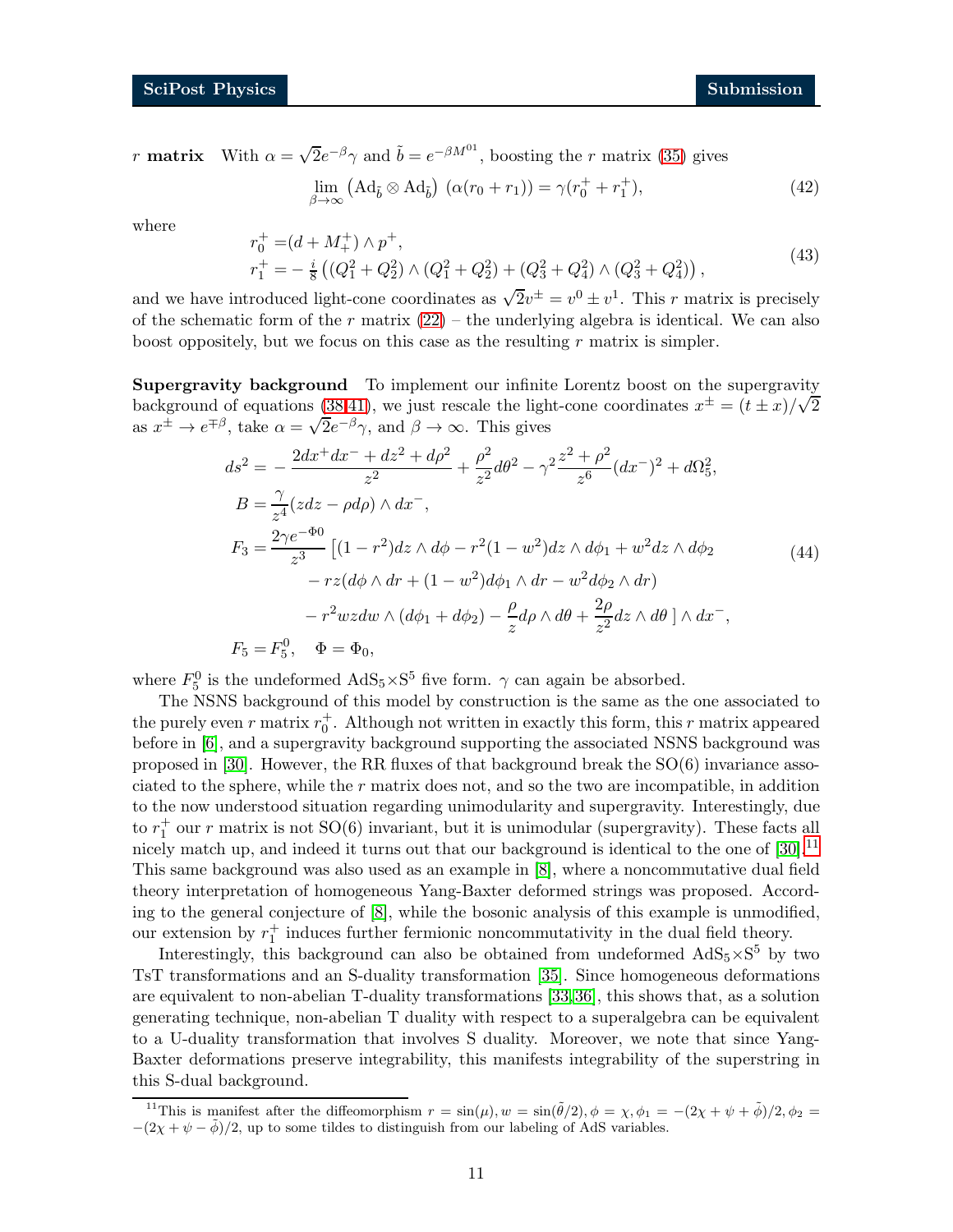## <span id="page-11-0"></span>5 Conclusions

In this paper we found jordanian r matrices that are unimodular, and extracted examples of backgrounds for the associated Yang-Baxter superstring sigma models. These results are based on the unimodular inhomogeneous  $r$  matrices of [\[12\]](#page-15-0), which from the boosting perspective have the special property that their fermionic terms are not invariant with respect to bosonic group transformations. We have not tried to give an exhaustive overview of the possible  $r$  matrices that can be obtained this way, and there are further inequivalent boosts and permutations that we could consider. For instance, for  $\mathfrak{psu}(2, 2|4)$ , by combining P from [\[12\]](#page-15-0) with the "permutation"  $P_2$  from [\[11\]](#page-14-9) to form  $r_{PP_2}$  as a starting point, we can find the unimodular r matrix

$$
r = d \wedge p^1 + M^1_0 \wedge p^0 + \frac{i}{16}(q_1 \wedge q_1 + q_2 \wedge q_2 - q_3 \wedge q_3 - q_4 \wedge q_4),
$$
  
\n
$$
q_1 = Q_1^1 - Q_2^1, \quad q_2 = Q_3^1 - Q_4^1, \quad q_3 = Q_1^3 + Q_2^3, \quad q_4 = Q_3^3 + Q_4^3.
$$

This r matrix is of a form that appears to fall solidly outside the scope of the discussion in section [3,](#page-4-0) given the basic  $d \wedge p^1$  term.<sup>[12](#page-11-1)</sup> It would be interesting to understand the full space of inequivalent homogeneous r matrices, purely bosonic or not, unimodular or not, that can be obtained by external automorphisms (permutations) and infinite boosts.

Beyond this, as discussed above, our last example shows that non-abelian T duality with respect to a superalgebra can give the same background as an S-duality transformation, up to some further T dualities. It would be interesting to see whether this is an accident in this specific case, or indicative of something systematic. Since homogeneous Yang-Baxter deformations, or equivalently non-abelian T duality, preserve integrability, this would manifest integrability for any such S-dual background, via explicit Lax pairs.

Next, at the algebraic level, homogeneous deformations are determined by Drinfeld twists. These Drinfeld twists are in one to one correspondence with the associated  $r$  matrices, but not known in general. It would be interesting to construct the twists corresponding to our new r matrices.

Moreover, the types of limits we are considering here can be combined with contraction limits [\[37,](#page-16-9) [38\]](#page-16-10) to yield deformations of flat space. It would be interesting to see if these yield interesting new models or make contact with known ones.

Finally, when it comes to these and other deformations of the superstring, with the exception of particular diagonal abelian deformations [\[39,](#page-16-11) [40\]](#page-16-12) and inhomogeneous deformations [\[41,](#page-16-13) [42\]](#page-16-14), efficiently describing them at the quantum level appears to be a complicated open problem, see e.g. the discussion in [\[43\]](#page-17-0). It might be interesting to first study them in simplified setups such as the plane wave limit.<sup>[13](#page-11-2)</sup>

## Acknowledgments

I would like to thank Riccardo Borsato, Ben Hoare and Linus Wulff for helpful discussions and comments on the draft. The work of the author is supported by the German Research Foundation (DFG) via the Emmy Noether program "Exact Results in Extended Holography". I am supported by L.T.

<sup>&</sup>lt;sup>12</sup>Note that  $2(d \wedge p^1 + M^1 \circ \wedge p^0) = (d + M^1 \circ \wedge (p^0 + p^1) - (d - M^1 \circ \wedge (p^0 - p^1))$ , but whether this has more meaning than  $2d \wedge p^1 = d \wedge (p^0 + p^1) - d \wedge (p^0 - p^1)$  is not immediately clear.

<span id="page-11-2"></span><span id="page-11-1"></span><sup>&</sup>lt;sup>13</sup>See e.g. [\[44\]](#page-17-1) for the plane wave limit of the inhomogeneous deformation of  $AdS_5 \times S^5$ .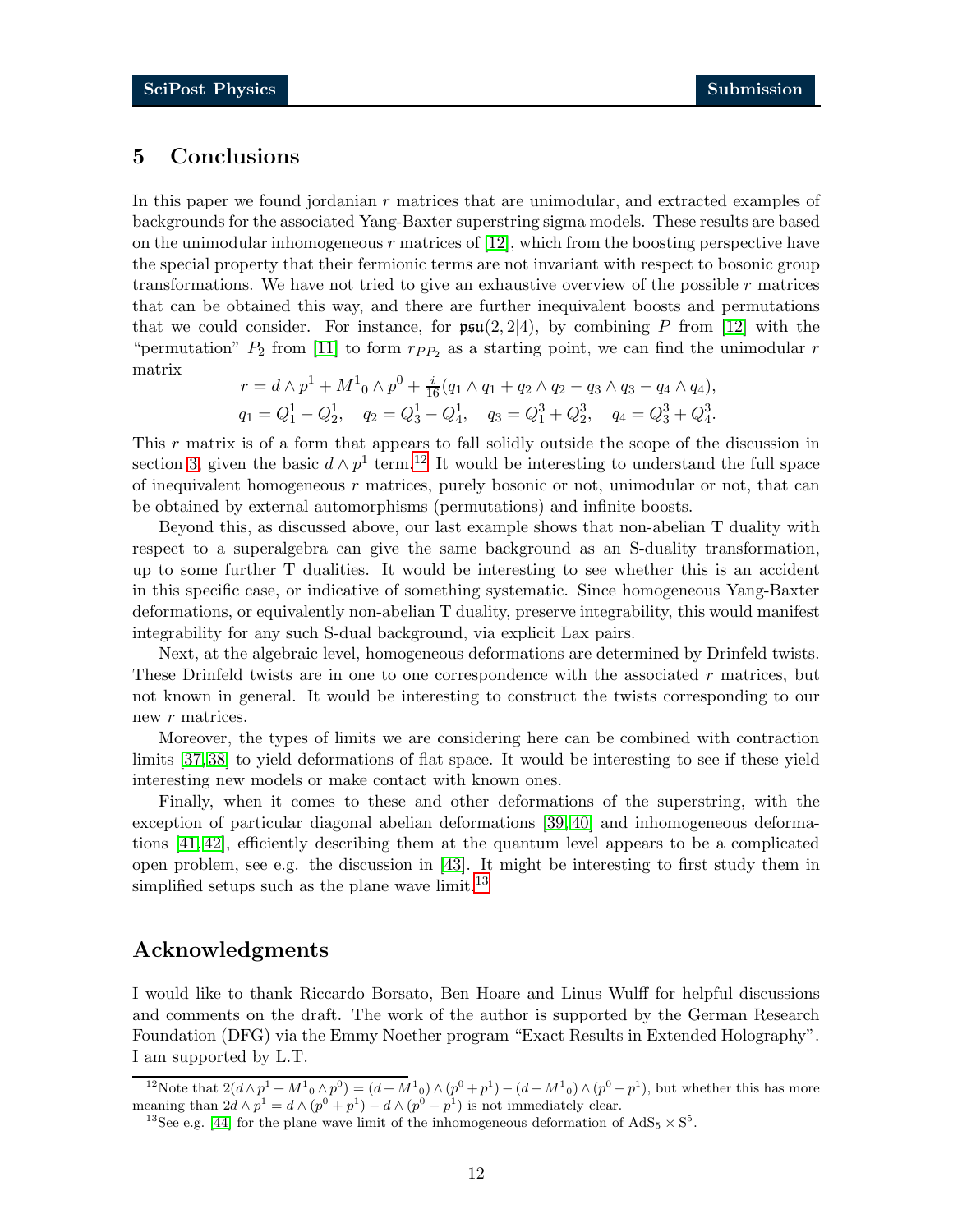# <span id="page-12-0"></span>**A**  $\mathfrak{psu}(1,1|2)$  and  $\mathfrak{psu}(2,2|4)$

It is convenient to think of the superalgebras  $\mathfrak{psu}(1,1|2)$  and  $\mathfrak{psu}(2,2|4)$  in terms of the  $4 \times 4$ and  $8 \times 8$  supermatrix realizations of  $\mathfrak{su}(1,1|2)$  and  $\mathfrak{su}(2,2|4)$ , modulo the ideals generated by the identity matrices. As a general definition we take  $\mathfrak{su}(1,1|2)$  as the space of  $4 \times 4$ supermatrices that satisfy the reality condition

$$
M^{\dagger}H + HM = 0, \quad H = \text{diag}(1, -1, 1, 1), \tag{45}
$$

while for  $\mathfrak{su}(2, 2|4)$  we have  $8 \times 8$  matrices and  $H = \text{diag}(1, 1, -1, -1, 1, 1, 1, 1)$ . Below we discuss our choice of basis and the associated commutation relations in each case.

#### <span id="page-12-1"></span>A.1  $psu(1, 1|2)$

For  $\mathfrak{su}(1,1|2)$  we can work in the matrix conventions of [\[45\]](#page-17-2), identifying their generators  $J_{01}$ ,  $P_0$ ,  $P_1$  and  $Q_{I\hat{\alpha}\check{\alpha}}$  as

$$
p^{0} = -(P_{0} + P_{1}), \t k^{0} = -(P_{0} - P_{1}), \t d = -J_{01},
$$
  
\n
$$
Q_{1}^{1} = Q_{111} + Q_{121}, \t Q_{1}^{2} = Q_{112} + Q_{122},
$$
  
\n
$$
Q_{2}^{2} = Q_{211} + Q_{221}, \t Q_{2}^{1} = Q_{212} + Q_{222},
$$
  
\n
$$
S_{1}^{1} = Q_{211} - Q_{221}, \t S_{1}^{2} = Q_{212} - Q_{222},
$$
  
\n
$$
S_{2}^{2} = Q_{121} - Q_{111}, \t S_{2}^{1} = Q_{122} - Q_{112}.
$$
  
\n(46)

Here d,  $p^0$  and  $k^0$  denote respectively the dilatation, momentum and special conformal generators, and  $Q_i$  and  $S_i$  the (real) regular and conformal supercharges. Together with three generators for the  $\mathfrak{su}(2)$  R symmetry algebra, they form the one dimensional  $\mathcal{N}=2$  superconformal algebra

$$
[d, p^{0}] = p^{0}, \t [d, k^{0}] = -k^{0}, \t [p^{0}, k^{0}] = -2d,
$$
  
\n
$$
[d, Q_{i}] = \frac{1}{2}Q_{i}, \t [d, S_{i}] = -\frac{1}{2}S_{i},
$$
  
\n
$$
\{Q_{i}^{I}, Q_{j}^{J}\} = -4i\delta^{IJ}\delta_{ij}p^{0}, \t \{S_{i}^{I}, S_{j}^{J}\} = -4i\delta^{IJ}\delta_{ij}k^{0}, \t \{Q, S\} = 0.
$$
\n(47)

where  $(Q^1, Q^2)$  and  $(S^1, S^2)$  transform in the fundamental representation of the  $\mathfrak{su}(2)$  R symmetry.

### <span id="page-12-2"></span>A.2  $\mathfrak{psu}(2,2|4)$

For  $\mathfrak{so}(2,4) \simeq \mathfrak{su}(2,2) \subset \mathfrak{su}(2,2|4)$  we work in the conventions of [\[46\]](#page-17-3), defining

$$
m^{ij} = \frac{1}{4} [\gamma^i, \gamma^j] , \qquad m^{i5} = -m^{5i} = \frac{1}{2} \gamma^i , \qquad i = 0, \dots, 4 , \qquad (48)
$$

where

$$
\gamma^0 = i\sigma_3 \otimes \sigma_0 , \qquad \gamma^1 = \sigma_2 \otimes \sigma_2 , \qquad \gamma^2 = -\sigma_2 \otimes \sigma_1 ,
$$
  

$$
\gamma^3 = \sigma_1 \otimes \sigma_0 , \qquad \gamma^4 = \sigma_2 \otimes \sigma_3 , \qquad \gamma^5 = -i\gamma^0 , \qquad (49)
$$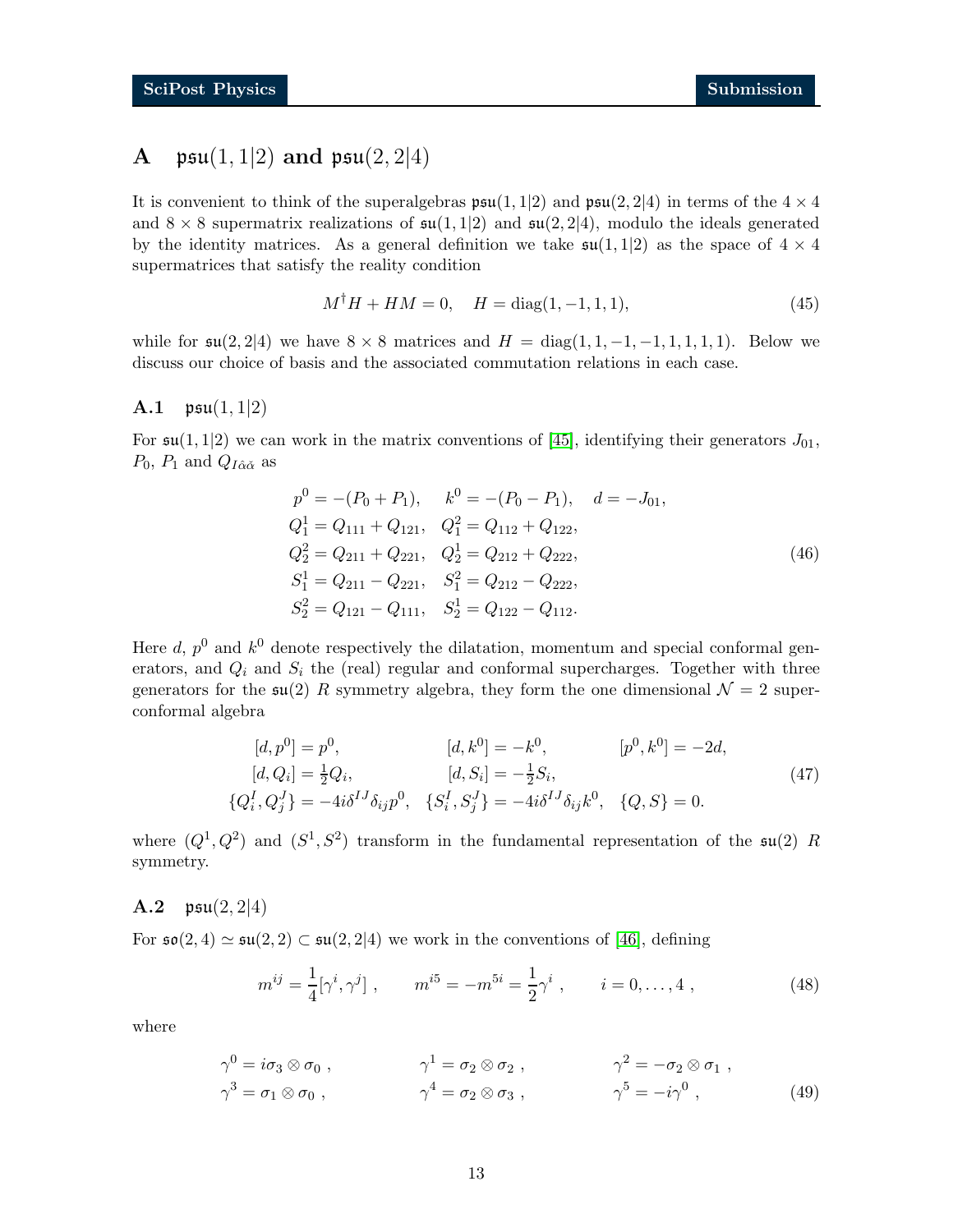$\sigma_0 = \mathbf{1}_{2\times 2}$  and  $\sigma_a$  are the Pauli matrices. These  $m^{ij}$  satisfy the standard  $\mathfrak{so}(2,4)$  commutation relations

$$
[m^{ij}, m^{kl}] = \eta^{jk} m^{il} - \eta^{ik} m^{jl} - \eta^{jl} m^{ik} + \eta^{il} m^{jk} , \qquad i, j, k, l = 0, ..., 5 , \qquad (50)
$$

where  $\eta = \text{diag}(-1, 1, 1, 1, 1, -1)$ . We define the corresponding conformal generators as in [\[20\]](#page-15-3)

$$
p^{\mu} = m^{\hat{\mu}0} - m^{\hat{\mu}1}, \qquad M^{\mu\nu} = m^{\hat{\mu}\hat{\nu}}, k^{\mu} = m^{\hat{\mu}0} + m^{\hat{\mu}1}, \qquad d = -m^{01},
$$
\n(51)

 $where<sup>14</sup>$  $where<sup>14</sup>$  $where<sup>14</sup>$ 

$$
\hat{\mu} = \begin{cases} 5 & \mu = 0, \\ i+1 & \mu = i \in \{1, 2, 3\}. \end{cases}
$$
\n(52)

We then construct our supercharges  $Q_j^I$  as follows. We start with

$$
(\mathcal{Q}_1)_{ij} = 2\delta_{i1}\delta_{j5}, \quad (\mathcal{Q}_2)_{ij} = 2\delta_{i2}\delta_{j5}, \tag{53}
$$

and  $\overline{Q}$  such that  $Q + \overline{Q}$  is real. We then take

$$
Q_1^1 = \text{Ad}_M(Q_1 + \bar{Q}_1), \quad Q_2^1 = \text{Ad}_M(Q_2 + \bar{Q}_2),
$$
  
\n
$$
Q_3^1 = i \text{Ad}_M(Q_1 - \bar{Q}_1), \quad Q_4^1 = i \text{Ad}_M(Q_2 - \bar{Q}_2),
$$
\n(54)

where $15$ 

$$
M = \text{diag}(T, \mathbb{I}), \quad T = \frac{1}{2\sqrt{2}} \begin{pmatrix} 1+i & -1-i & -1+i & -1+i \\ -1-i & -1-i & -1+i & 1-i \\ 1+i & -1-i & 1-i & 1-i \\ -1-i & -1-i & 1-i & -1+i \end{pmatrix}
$$
(55)

 $Q_i^1$  has only nonzero entries in the fifth row and column, the  $Q_i^I$  have the same entries, just in row and column  $I + 4$ . The  $S_j^I$  are constructed similarly, starting from  $(S_1)_{ij} = -2\delta_{i5}\delta_{j2}$ , and  $(\mathcal{S}_2)_{ij} = 2\delta_{i5}\delta_{j1}$ .

Together with the  $\mathfrak{su}(4)$  R symmetry generators, these generators satisfy the  $\mathcal{N} = 4$ superconformal algebra

<span id="page-13-0"></span>
$$
[M^{\mu\nu}, p^{\rho}] = \eta^{\nu\rho} p^{\mu} - \eta^{\mu\rho} p^{\nu}, \qquad [M^{\mu\nu}, k^{\rho}] = \eta^{\nu\rho} k^{\mu} - \eta^{\mu\rho} k^{\nu}, [M^{\mu\nu}, d] = 0, \qquad [d, p^{\mu}] = p^{\mu}, \qquad [d, k^{\mu}] = -k^{\mu}, [p^{\mu}, k^{\nu}] = 2M^{\mu\nu} + 2\eta^{\mu\nu} d, \qquad [M^{\mu\nu}, M^{\rho\sigma}] = \eta^{\mu\rho} M^{\nu\sigma} + \text{perms.}, [d, Q] = \frac{1}{2} Q, \quad [d, S] = -\frac{1}{2} S, \{Q_i^I, Q_j^J\} = -2i\delta^{IJ} (\sigma^s_{\mu})_{ij} p^{\mu}, \qquad \{Q_{i+2}^I, Q_{j+2}^J\} = -2i\delta^{IJ} (\sigma^s_{\mu})_{ij} p^{\mu}, \{Q_i^I, Q_{j+2}^J\} = -2\delta^{IJ} (\sigma^a_{\mu})_{ij} p^{\mu}, \qquad \{S_{i+2}^I, S_{j+2}^J\} = -2i\delta^{IJ} (\sigma^s_{\mu})_{ij} k^{\mu}, \{S_i^I, S_{j+2}^J\} = -2\delta^{IJ} (\sigma^a_{\mu})_{ij} k^{\mu}, \qquad \{S_{i+2}^I, S_{j+2}^J\} = -2i\delta^{IJ} (\sigma^s_{\mu})_{ij} k^{\mu}, \{S_i^I, S_{j+2}^J\} = -2\delta^{IJ} (\sigma^a_{\mu})_{ij} k^{\mu},
$$

<span id="page-13-1"></span><sup>&</sup>lt;sup>14</sup>This choice differs from the one in [\[20\]](#page-15-3) by the permutation of Lorentz type  $\mu$  indices 1  $\leftrightarrow$  2, to match the  $\sigma_i p^i$  terms in the superconformal algebra.

<span id="page-13-2"></span><sup>&</sup>lt;sup>15</sup>The inverse of this transformation puts all our superconformal generators in a standard block form, with e.g. the momenta sitting in the upper right  $2 \times 2$  block of the upper left  $4 \times 4$  block of  $\mathfrak{su}(2, 2|4)$ .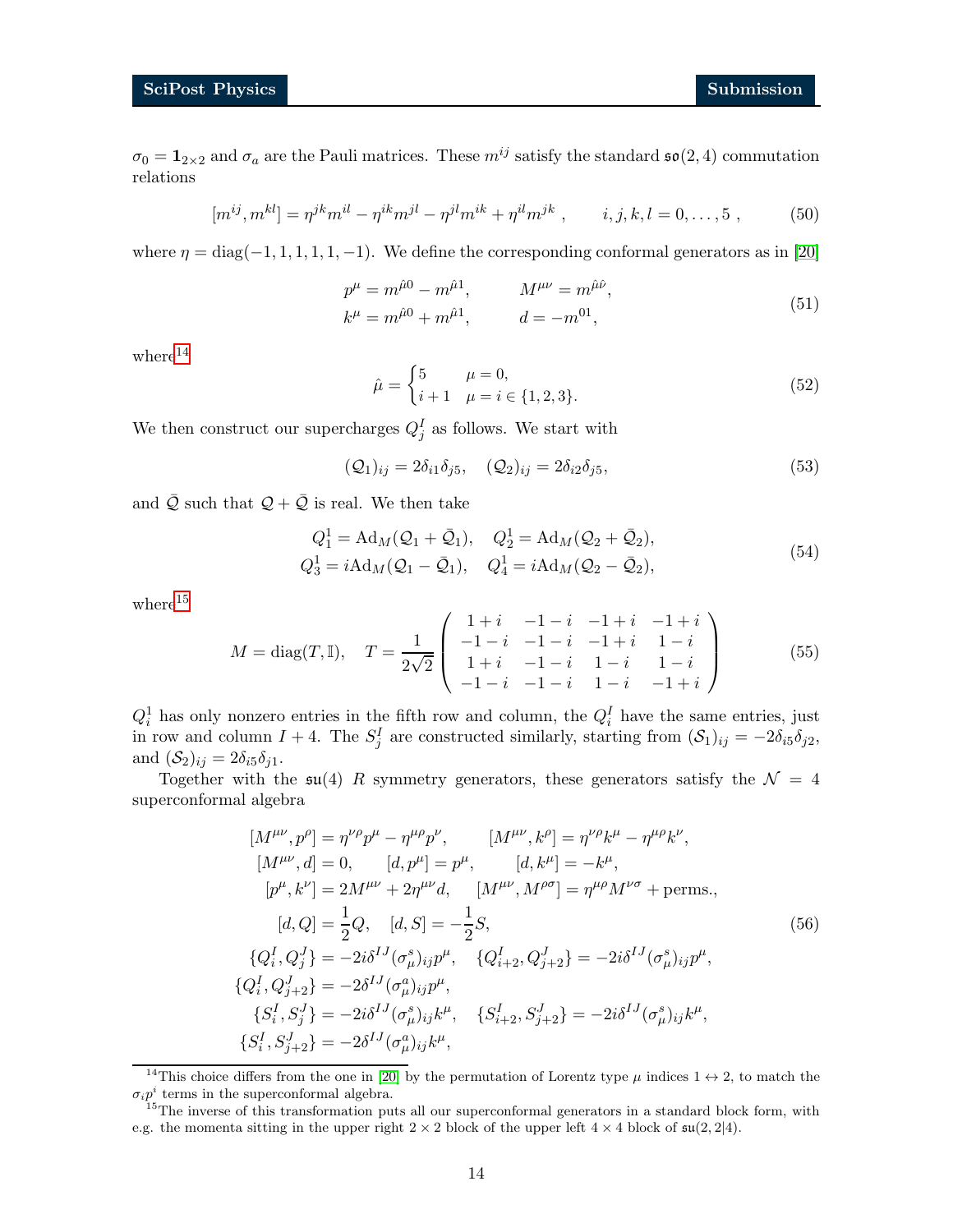where i and j take values 1 or 2, the R symmetry indices I and J run from 1 to  $\mathcal{N}, \sigma_0 = 1_{2 \times 2}$ , the  $\sigma_i$  are the Pauli matrices, and  $\sigma^{s/a} = \sigma \pm \sigma^t$ . Beyond the above relations,  $(Q^1, Q^2, Q^3, Q^4)$ and  $(S^1, S^2, S^3, S^4)$  transform in the fundamental representation of  $\mathfrak{su}(4)$ . Moreover, we leave  $\{Q, S\}$  and the Lorentz transformations of the Q and S implicitly determined by our specified matrix basis –  $\text{Ad}_{M}(Q)$  and  $\text{Ad}_{M}(Q)$  transform as the standard Weyl spinors of the Lorentz group, if we take  $\tilde{\gamma}_0 = \sigma_1 \otimes \sigma_0$ ,  $\tilde{\gamma}_i = i \sigma_2 \otimes \sigma_i$ .

### <span id="page-14-0"></span>References

- <span id="page-14-1"></span>[1] C. Klimcik, *Yang-Baxter sigma models and dS/AdS T duality*, JHEP 0212, 051 (2002), doi[:10.1088/1126-6708/2002/12/051,](http://dx.doi.org/10.1088/1126-6708/2002/12/051) <hep-th/0210095>.
- <span id="page-14-2"></span>[2] C. Klimcik, *On integrability of the Yang-Baxter sigma-model*, J.Math.Phys. 50, 043508 (2009), doi[:10.1063/1.3116242,](http://dx.doi.org/10.1063/1.3116242) <0802.3518>.
- [3] N. Beisert, C. Ahn, L. F. Alday, Z. Bajnok, J. M. Drummond *et al.*, *Review of AdS/CFT Integrability: An Overview*, Lett.Math.Phys. 99, 3 (2012), doi[:10.1007/s11005-011-0529-2,](http://dx.doi.org/10.1007/s11005-011-0529-2) <1012.3982>.
- <span id="page-14-3"></span>[4] D. Bombardelli, A. Cagnazzo, R. Frassek, F. Levkovich-Maslyuk, F. Loebbert, S. Negro, I. M. Sz´ecs´enyi, A. Sfondrini, S. J. van Tongeren and A. Torrielli, *An integrability primer for the gauge-gravity correspondence: an introduction*, J.Phys.A 49, 320301 (2016), doi[:10.1088/1751-8113/49/32/320301,](http://dx.doi.org/10.1088/1751-8113/49/32/320301) <1606.02945>.
- <span id="page-14-4"></span>[5] F. Delduc, M. Magro and B. Vicedo, An integrable deformation of the  $AdS_5 \times S^5$  super*string action*, Phys.Rev.Lett. 112, 051601 (2014), doi[:10.1103/PhysRevLett.112.051601,](http://dx.doi.org/10.1103/PhysRevLett.112.051601) <1309.5850>.
- <span id="page-14-5"></span>[6] I. Kawaguchi, T. Matsumoto and K. Yoshida, *Jordanian deformations of the*  $AdS_5 \times S^5$ *superstring*, JHEP 1404, 153 (2014), doi[:10.1007/JHEP04\(2014\)153,](http://dx.doi.org/10.1007/JHEP04(2014)153) <1401.4855>.
- <span id="page-14-6"></span>[7] F. Delduc, M. Magro and B. Vicedo, *Derivation of the action and symmetries of the* q $deformed\,\,AdS_5\times S^5\,\,superstring,\,JHEP\,\,{\bf 1410},\,132\,\,(2014),\,\,{\rm doi:}10.1007/JHEP10(2014)132,$ <1406.6286>.
- <span id="page-14-7"></span>[8] S. J. van Tongeren, *Yang–Baxter deformations, AdS/CFT, and twist-noncommutative gauge theory*, Nucl. Phys. B904, 148 (2016), doi[:10.1016/j.nuclphysb.2016.01.012,](http://dx.doi.org/10.1016/j.nuclphysb.2016.01.012) <1506.01023>.
- <span id="page-14-10"></span>[9] I. Kawaguchi, T. Matsumoto and K. Yoshida, *Schroedinger sigma models and Jordanian twists*, JHEP 1308, 013 (2013), doi[:10.1007/JHEP08\(2013\)013,](http://dx.doi.org/10.1007/JHEP08(2013)013) <1305.6556>.
- <span id="page-14-8"></span>[10] G. Arutyunov, R. Borsato and S. Frolov, *S-matrix for strings on*  $\eta$ -deformed  $AdS_5 \times S^5$ , JHEP 1404, 002 (2014), doi[:10.1007/JHEP04\(2014\)002,](http://dx.doi.org/10.1007/JHEP04(2014)002) <1312.3542>.
- <span id="page-14-9"></span>[11] B. Hoare and S. J. van Tongeren, *Non-split and split deformations of* AdS5, J. Phys. A49(48), 484003 (2016), doi[:10.1088/1751-8113/49/48/484003,](http://dx.doi.org/10.1088/1751-8113/49/48/484003) <1605.03552>.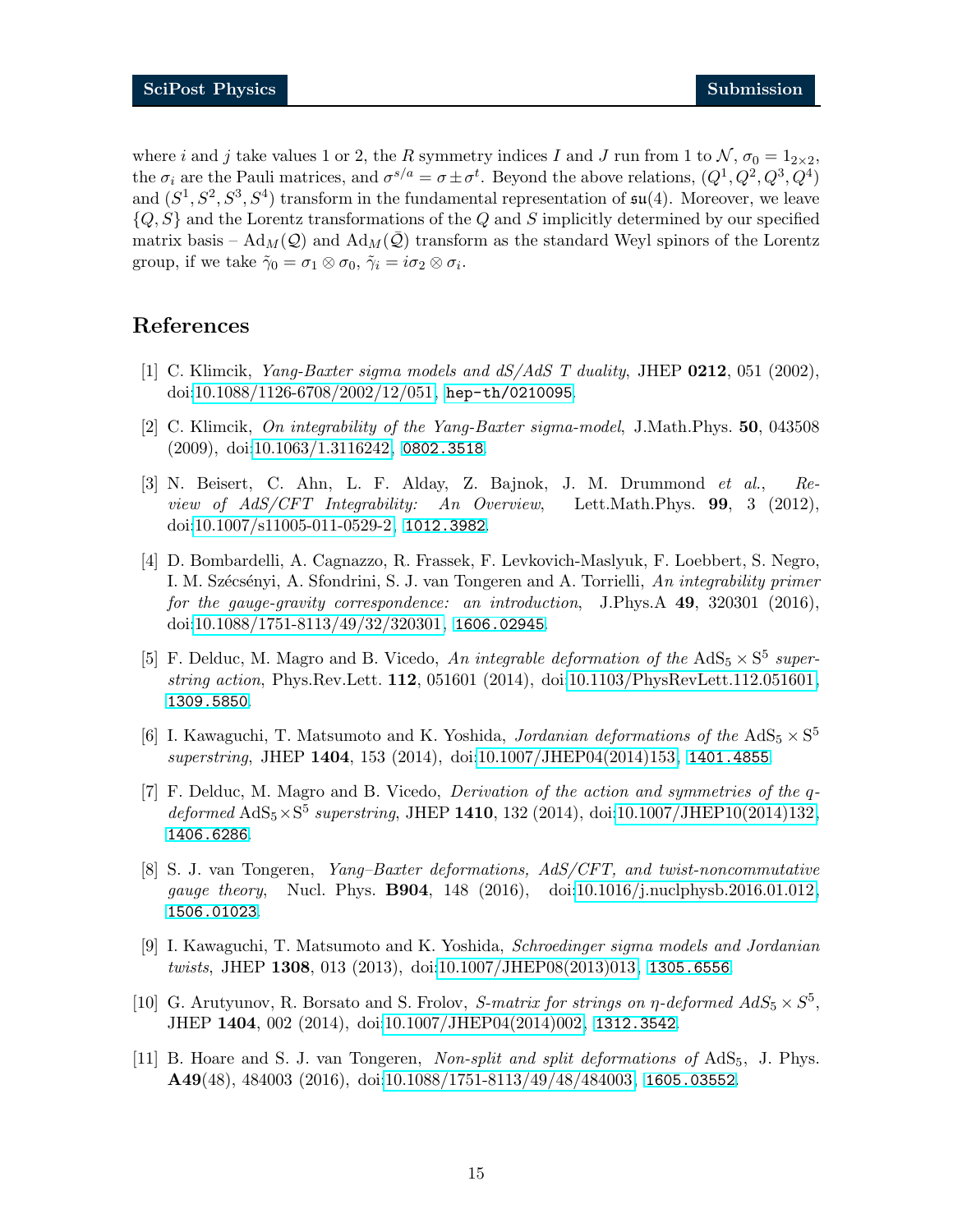- <span id="page-15-0"></span>[12] B. Hoare and F. K. Seibold, *Supergravity backgrounds of the*  $\eta$ -deformed  $AdS_2 \times S^2 \times T^6$ and  $AdS_5 \times S^5$  superstrings, JHEP **01**, 125 (2019), doi[:10.1007/JHEP01\(2019\)125,](http://dx.doi.org/10.1007/JHEP01(2019)125) <1811.07841>.
- <span id="page-15-1"></span>[13] T. Matsumoto and K. Yoshida, *Yang-Baxter sigma models based on the CYBE*, Nucl.Phys. **B893**, 287 (2015), doi[:10.1016/j.nuclphysb.2015.02.009,](http://dx.doi.org/10.1016/j.nuclphysb.2015.02.009) <1501.03665>.
- <span id="page-15-11"></span>[14] T. Matsumoto and K. Yoshida, *Schrödinger geometries arising from Yang-Baxter deformations*, JHEP 04, 180 (2015), doi[:10.1007/JHEP04\(2015\)180,](http://dx.doi.org/10.1007/JHEP04(2015)180) <1502.00740>.
- [15] S. J. van Tongeren, *On classical Yang-Baxter based deformations of the*  $AdS_5 \times S^5$  *superstring*, JHEP 06, 048 (2015), doi[:10.1007/JHEP06\(2015\)048,](http://dx.doi.org/10.1007/JHEP06(2015)048) <1504.05516>.
- [16] T. Kameyama, H. Kyono, J.-i. Sakamoto and K. Yoshida, *Lax pairs on Yang-Baxter deformed backgrounds*, JHEP 11, 043 (2015), doi[:10.1007/JHEP11\(2015\)043,](http://dx.doi.org/10.1007/JHEP11(2015)043) <1509.00173>.
- [17] H. Kyono and K. Yoshida, *Supercoset construction of Yang-Baxter deformed AdS*5×*S* 5 *backgrounds*, PTEP B03, 083 (2016), doi[:10.1093/ptep/ptw111,](http://dx.doi.org/10.1093/ptep/ptw111) <1605.02519>.
- [18] D. Osten and S. J. van Tongeren, *Abelian Yang–Baxter deformations and TsT transformations*, Nucl. Phys. B915, 184 (2017), doi[:10.1016/j.nuclphysb.2016.12.007,](http://dx.doi.org/10.1016/j.nuclphysb.2016.12.007) <1608.08504>.
- <span id="page-15-3"></span><span id="page-15-2"></span>[19] S. J. van Tongeren, *Almost abelian twists and AdS/CFT*, Phys. Lett. B765, 344 (2017), doi[:10.1016/j.physletb.2016.12.002,](http://dx.doi.org/10.1016/j.physletb.2016.12.002) <1610.05677>.
- <span id="page-15-4"></span>[20] B. Hoare and S. J. van Tongeren, *On jordanian deformations of AdS*<sup>5</sup> *and supergravity*, J. Phys. A49(43), 434006 (2016), doi[:10.1088/1751-8113/49/43/434006,](http://dx.doi.org/10.1088/1751-8113/49/43/434006) <1605.03554>.
- [21] R. Borsato and L. Wulff, *Target space supergeometry of* η *and* λ*-deformed strings*, JHEP 10, 045 (2016), doi[:10.1007/JHEP10\(2016\)045,](http://dx.doi.org/10.1007/JHEP10(2016)045) <1608.03570>.
- <span id="page-15-5"></span>[22] G. Arutyunov, R. Borsato and S. Frolov, *Puzzles of*  $\eta$ -deformed  $AdS_5 \times S^5$ , JHEP 12, 049 (2015), doi[:10.1007/JHEP12\(2015\)049,](http://dx.doi.org/10.1007/JHEP12(2015)049) <1507.04239>.
- <span id="page-15-6"></span>[23] G. Arutyunov, S. Frolov, B. Hoare, R. Roiban and A. A. Tseytlin, *Scale invariance of the*  $\eta$ -deformed  $AdS_5 \times S^5$  superstring, T-duality and modified type II equations, Nucl. Phys. B903, 262 (2016), doi[:10.1016/j.nuclphysb.2015.12.012,](http://dx.doi.org/10.1016/j.nuclphysb.2015.12.012) <1511.05795>.
- <span id="page-15-7"></span>[24] L. Wulff and A. A. Tseytlin, *Kappa-symmetry of superstring sigma model and generalized 10d supergravity equations*, JHEP 06, 174 (2016), doi[:10.1007/JHEP06\(2016\)174,](http://dx.doi.org/10.1007/JHEP06(2016)174) <1605.04884>.
- <span id="page-15-8"></span>[25] L. Wulff, *Trivial solutions of generalized supergravity vs non-abelian T-duality anomaly* (2018), <1803.07391>.
- <span id="page-15-9"></span>[26] J. J. Fern´andez-Melgarejo, J.-I. Sakamoto, Y. Sakatani and K. Yoshida, *Comments on Weyl invariance of string theories in generalized supergravity backgrounds*, Phys. Rev. Lett. 122(11), 111602 (2019), doi[:10.1103/PhysRevLett.122.111602,](http://dx.doi.org/10.1103/PhysRevLett.122.111602) <1811.10600>.
- <span id="page-15-10"></span>[27] J.-i. Sakamoto, Y. Sakatani and K. Yoshida, *Weyl invariance for generalized supergravity backgrounds from the doubled formalism*, PTEP 2017(5), 053B07 (2017), doi[:10.1093/ptep/ptx067,](http://dx.doi.org/10.1093/ptep/ptx067) <1703.09213>.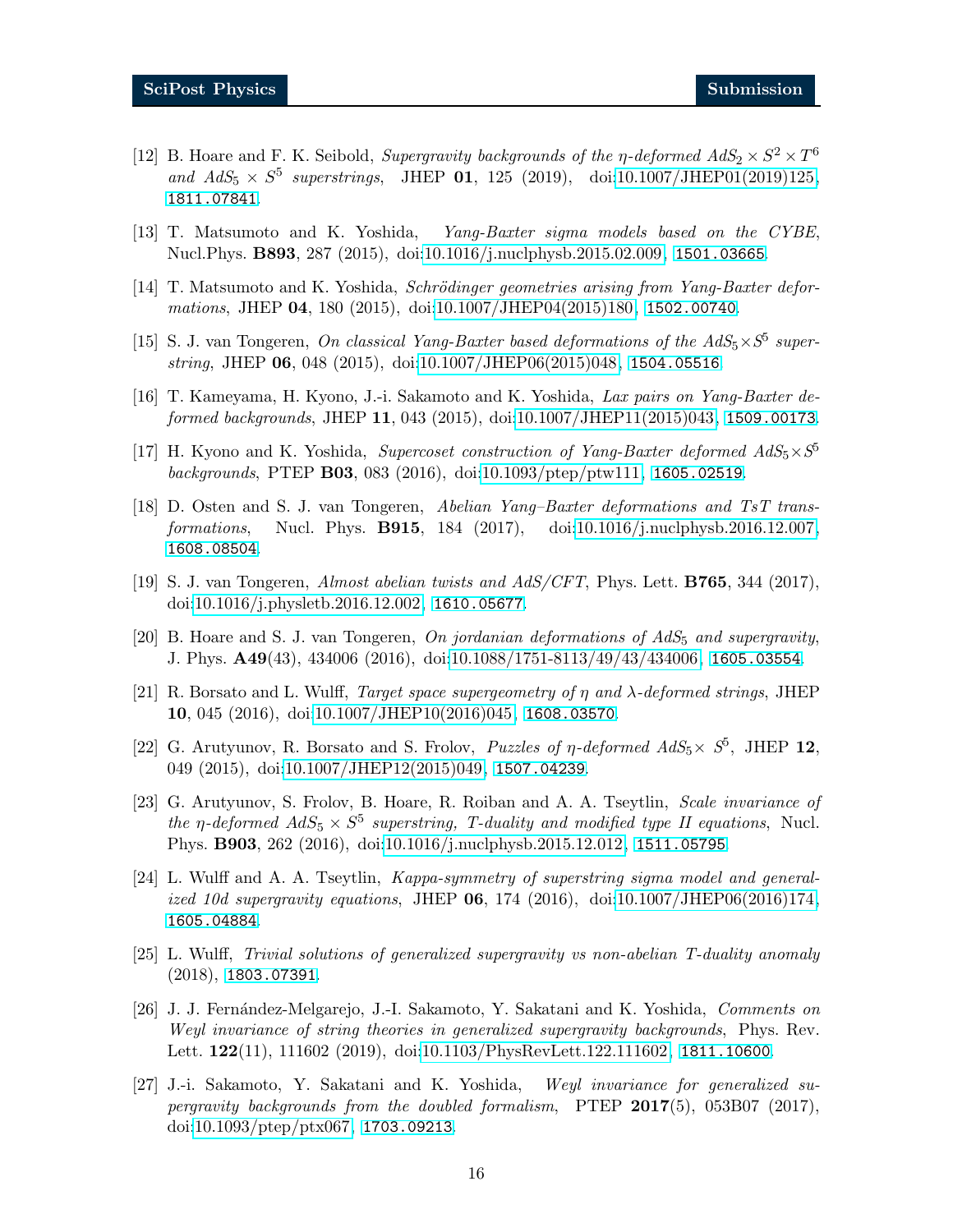- <span id="page-16-0"></span>[28] B. Hoare and A. A. Tseytlin, *On integrable deformations of superstring sigma*  $models$  *related to*  $AdS_n \times S^n$ Nucl. Phys. **B897**, 448 (2015), doi[:10.1016/j.nuclphysb.2015.06.001,](http://dx.doi.org/10.1016/j.nuclphysb.2015.06.001) <1504.07213>.
- <span id="page-16-2"></span><span id="page-16-1"></span>[29] W. Mück, *Generalized Supergravity Equations and Generalized Fradkin-Tseytlin Counterterm* (2019), <1904.06126>.
- [30] I. Kawaguchi, T. Matsumoto and K. Yoshida, *A Jordanian deformation of AdS space in type IIB supergravity*, JHEP 1406, 146 (2014), doi[:10.1007/JHEP06\(2014\)146,](http://dx.doi.org/10.1007/JHEP06(2014)146) <1402.6147>.
- <span id="page-16-4"></span><span id="page-16-3"></span>[31] R. Metsaev and A. A. Tseytlin, *Type IIB superstring action in AdS(5) x S\*\*5 background*, Nucl.Phys. B533, 109 (1998), doi[:10.1016/S0550-3213\(98\)00570-7,](http://dx.doi.org/10.1016/S0550-3213(98)00570-7) <hep-th/9805028>.
- [32] O. Lunin, R. Roiban and A. Tseytlin, *Supergravity backgrounds for deformations of*  $AdS_n \times S^n$ *Nucl.Phys.* **B891**, 106 (2015), doi[:10.1016/j.nuclphysb.2014.12.006,](http://dx.doi.org/10.1016/j.nuclphysb.2014.12.006) <1411.1066>.
- <span id="page-16-6"></span><span id="page-16-5"></span>[33] R. Borsato and L. Wulff, *Integrable Deformations of* T*-Dual* σ *Models*, Phys. Rev. Lett. 117(25), 251602 (2016), doi[:10.1103/PhysRevLett.117.251602,](http://dx.doi.org/10.1103/PhysRevLett.117.251602) <1609.09834>.
- <span id="page-16-7"></span>[34] C. Hull, *Timelike T duality, de Sitter space, large N gauge theories and topological field theory*, JHEP 9807, 021 (1998), doi[:10.1088/1126-6708/1998/07/021,](http://dx.doi.org/10.1088/1126-6708/1998/07/021) <hep-th/9806146>.
- <span id="page-16-8"></span>[35] T. Matsumoto and K. Yoshida, *Yang-Baxter deformations and string dualities*, JHEP 1503, 137 (2015), doi[:10.1007/JHEP03\(2015\)137,](http://dx.doi.org/10.1007/JHEP03(2015)137) <1412.3658>.
- [36] B. Hoare and A. A. Tseytlin, *Homogeneous Yang-Baxter deformations as nonabelian duals of the AdS*<sup>5</sup> *sigma-model*, J. Phys. A49(49), 494001 (2016), doi[:10.1088/1751-8113/49/49/494001,](http://dx.doi.org/10.1088/1751-8113/49/49/494001) <1609.02550>.
- <span id="page-16-9"></span>[37] G. Arutyunov and S. J. van Tongeren,  $AdS_5 \times S^5$  *mirror model as a string sigma model*, Phys. Rev. Lett. 113, 261605 (2014), doi[:10.1103/PhysRevLett.113.261605,](http://dx.doi.org/10.1103/PhysRevLett.113.261605) <1406.2304>.
- <span id="page-16-10"></span>[38] A. Pachol and S. J. van Tongeren, *Quantum deformations of the flat space superstring*, Phys. Rev. D93, 026008 (2016), doi[:10.1103/PhysRevD.93.026008,](http://dx.doi.org/10.1103/PhysRevD.93.026008) <1510.02389>.
- <span id="page-16-11"></span>[39] M. de Leeuw and S. J. van Tongeren, *The spectral problem for strings on twisted*  $AdS_5 \times S^5$ *,* Nucl. Phys. B860, 339 (2012), doi[:10.1016/j.nuclphysb.2012.03.004,](http://dx.doi.org/10.1016/j.nuclphysb.2012.03.004) <1201.1451>.
- <span id="page-16-12"></span>[40] V. Kazakov, S. Leurent and D. Volin, *T-system on T-hook: Grassmannian Solution and Twisted Quantum Spectral Curve*, JHEP 12, 044 (2016), doi[:10.1007/JHEP12\(2016\)044,](http://dx.doi.org/10.1007/JHEP12(2016)044) <1510.02100>.
- <span id="page-16-13"></span>[41] G. Arutyunov, M. de Leeuw and S. J. van Tongeren, *The exact spectrum and mirror duality of the*  $(AdS_5 \times S^5)_{\eta}$  *superstring*, Theor. Math. Phys. **182**(1), 23 (2015), doi[:10.1007/s11232-015-0243-9,](http://dx.doi.org/10.1007/s11232-015-0243-9) [Teor. Mat. Fiz.182,no.1,28(2014)], <1403.6104>.
- <span id="page-16-14"></span>[42] R. Klabbers and S. J. van Tongeren, *Quantum Spectral Curve for the eta-deformed*  $AdS_5xS^5$  *superstring, Nucl. Phys. B925*, 252 (2017), doi[:10.1016/j.nuclphysb.2017.10.005,](http://dx.doi.org/10.1016/j.nuclphysb.2017.10.005) <1708.02894>.